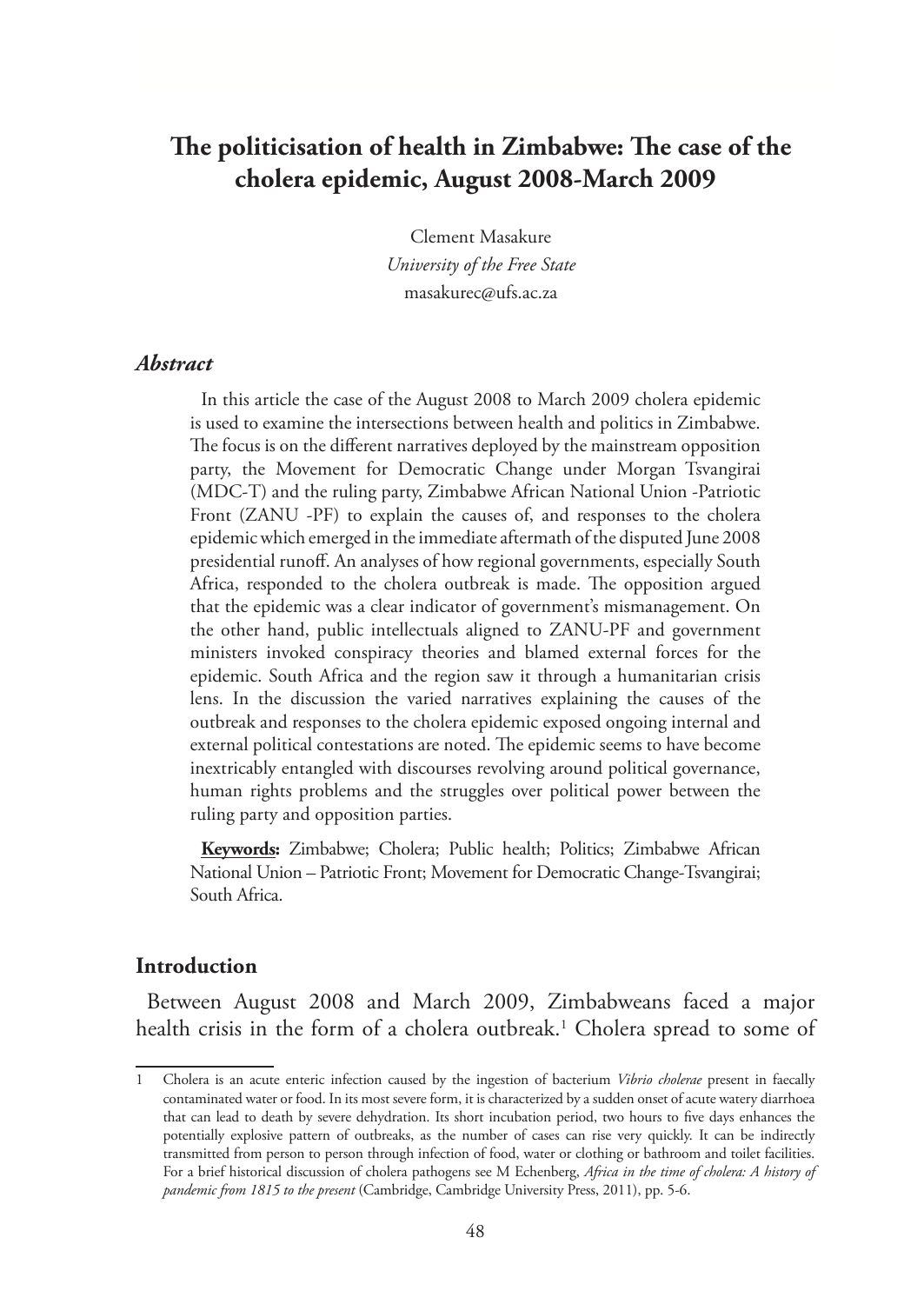the neighbouring countries like South Africa in the latter parts of 2008. The epidemic was recorded as the deadliest African cholera outbreak in the last fifteen years. In March 2009, the World Health Organisation (WHO) reported that the death toll had exceeded the number of people who had died from cholera in the entire African continent over several years.2 At least 98 591 suspected cholera cases were reported, including 4 288 deaths.<sup>3</sup> According to Charles Todd et al, the case-fatality rate peaked at almost six percent, greatly exceeding the one percent WHO norm.<sup>4</sup>

This article aims to explore the politicisation of a health crisis in Zimbabwe. Focussing on the cholera epidemic that broke out in Harare in August 2008, which spread to other parts of the country and by November 2008 had spread to countries such as South Africa, the article examines the ways in which politicians from across the political divide explained the causes of the outbreak.5 It also highlights the varied local and regional responses to the epidemic. The article suggests that the cholera epidemic became politicised as the explanations over the causes of the outbreak as well as the responses to the outbreak exposed internal and external political struggles. The mainstream opposition MDC-T party led by Morgan Tsvangirai, argued that the outbreak was symptomatic of mismanagement and failure in governance by the Robert Mugabe regime.<sup>6</sup> At the other end of the spectrum, those aligned to ZANU-PF projected a victimhood narrative, claiming that the epidemic was part of international regime change agenda. Regional governments viewed the epidemic as part and parcel of the unfolding humanitarian crisis in Zimbabwe. Although the roots of the cholera outbreak can be traced to structural problems in the urban infrastructure in Harare, particularly the failure to provide clean water and adequate sanitation services, the outbreak became entwined with political governance, human rights discourses and struggles over political power. Furthermore, while the cholera outbreak can be analysed as a significant event that exposed the decline in the hospital system and the collapse of the public health sector as Mark Nyandoro, Muchaparara

<sup>2</sup> C Bateman, "Cholera-getting the basics right", *South African Medical Journal*, 99(3), 2009, p. 138.

<sup>3</sup> C Todd et al, "What is the way forward for health in Zimbabwe?", *The Lancet*, 375(9714), 13 February 2010, p. 606.

<sup>4</sup> C Todd et al, "What is the way forward...", *The Lancet*, 375(9714), 13 February 2010, p. 606.

<sup>5</sup> While most of the evidence comes from Harare, this paper goes beyond Harare in its analysis of the politicisation of the epidemic considering the fact that cholera spread to other parts of Zimbabwe and even beyond her borders. At the same time, public health related problems became entagled in national politics.

<sup>6</sup> While there were other opposition parties, for example MDC led by Arthur Mutambara, for this paper, I focus on the mainstream opposition MDC –T led by Morgan Tsvangirai as it was the leading opposition party in 2008.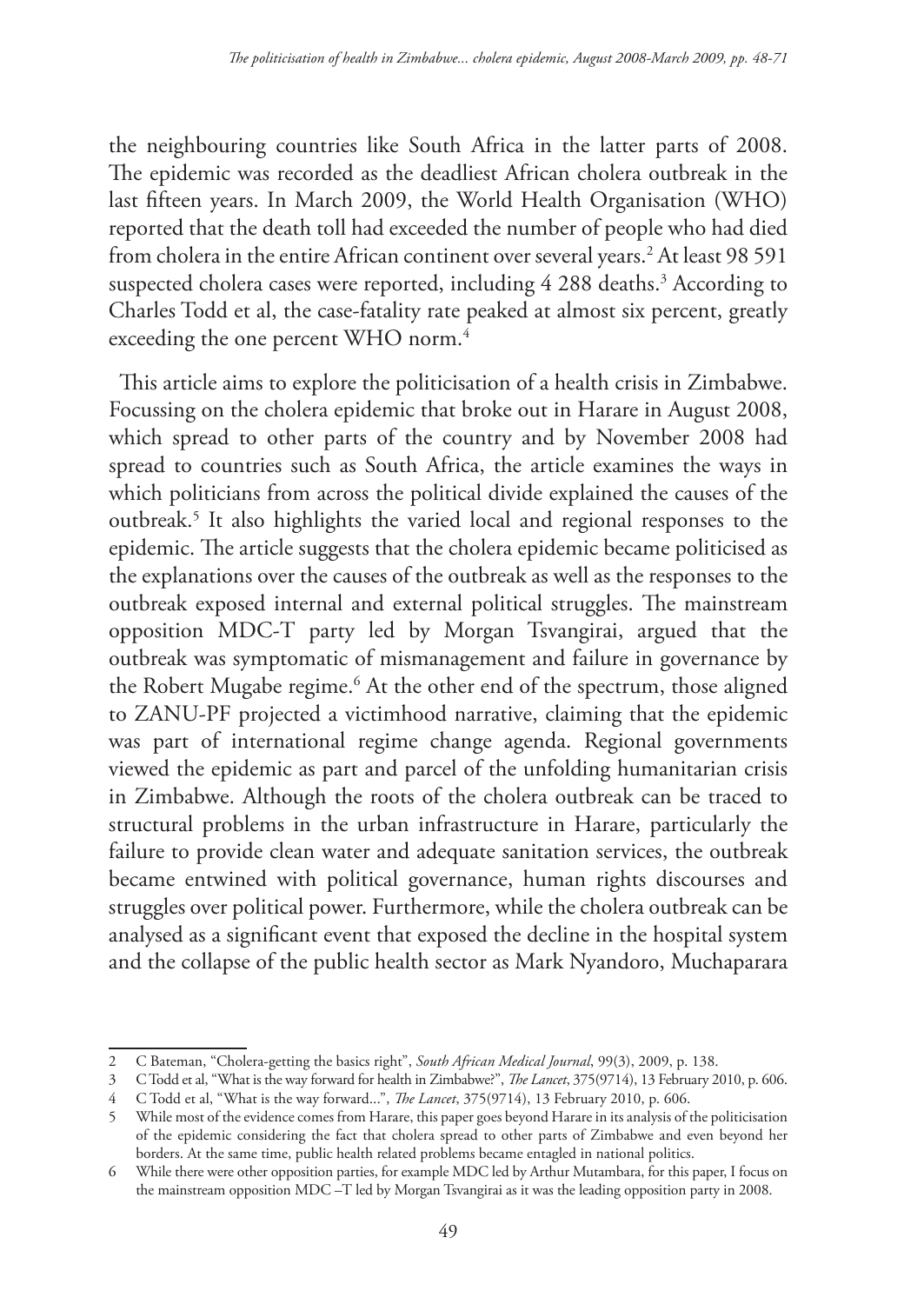Musemwa and Myron Echernberg have noted, $^7$  the failure of a timely response was also an indicator of the incapacity of the governing system. As Elizabeth Prescott argued; "failures in governance in the face of infectious disease outbreaks can result in challenges to social cohesion, economic performance and political legitimacy".8 Such an argument can be applied to Zimbabwe between August 2008 and March 2009.

Scholarship that examined responses to epidemics and diseases and the illustration of internal dynamics of societies inform this article. Echenberg, Nancy Gallagher, David Arnold and Richard Evans, for example, emphasised on the significance of epidemics being drivers of historical change within societies.9 Gallagher argued that epidemics can be viewed as mirrors or magnifying glasses reflecting and revealing underlying social forces and conflicts within society and changes in values that can usually escape the historian's eye.<sup>10</sup> An examination of internal dynamics of society through epidemics enables scholars to explore power relations and social struggles. In addition, as McGrew noted, epidemics such as cholera which mainly affect the poor and lower classes within society afford scholars a "unique opportunity to penetrate class structures" and unravel the "social attitudes and living conditions of a broad section of the population".11 During the 2008-2009 epidemic in Zimbabwe, the poor were more vulnerable to cholera than the rich.12 Hence, besides having the capacity to "open up fissures within society"<sup>13</sup> a study on cholera provides a convenient point of entry into the material conditions of the poor and illustrates the interventionist capacity of the state and the political constraints that acted upon it.<sup>14</sup>

<sup>7</sup> M Nyandoro, "Historical overview of the cholera outbreak in Zimbabwe (2008-2009)", *Journal for Contemporary History*, 36(1), June 2011, pp. 154-174; M Musemwa, "From 'Sunshine City' to a landscape of disaster: The politics of water, sanitation and disease in Harare, 1980-2009", *Journal of Developing Societies*, 26(2), 2010, pp. 165-206; M Echenberg, *Africa in the time of cholera*…, pp. 163-172.

<sup>8</sup> EM Prescott, "The politics of disease: Governance and emerging infections", *Global Health Governance*, 1(1), 2007, p. 1.

<sup>9</sup> NE Gallagher, *Medicine and power in Tunisia, 1780-1900* (Cambridge, Cambridge University Press,1983); M Echenberg, *Black death, white plague: Bubonic plague and the politics of public health in colonial Senegal, 1914- 1945* (Portsmouth, Heinemann, 2002); M Echenberg, *Africa in the time of cholera*…; D Arnold, "Cholera and colonialism in India", *Past and Present*, 113, 1986, pp. 118-151; D Arnold, *Colonizing the body: State medicine and epidemic diseases in nineteenth-century India* (Berkeley, University of California Press, 1993); RJ Evans, *Death in Hamburg: Society and politics in the cholera years 1830-1910* (Oxford, Oxford University Press, 1987).

<sup>10</sup> NE Gallagher, *Medicine and power in Tunisia*…, p. 2.

<sup>11</sup> R Mcgrew quoted in D Arnold, "Cholera and colonialism in India", *Past and Present*, 113, 1986, p. 118.

<sup>12</sup> M Nyandoro, "Historical overview of the cholera outbreak …", *Journal for Contemporary History*, 36(1), June 2011, p. 156.

<sup>13</sup> D Arnold, *Colonizing the body*…, p. 159.

<sup>14</sup> D Arnold, "Cholera and colonialism in India", *Past and Present*, 113, 1986, p. 119.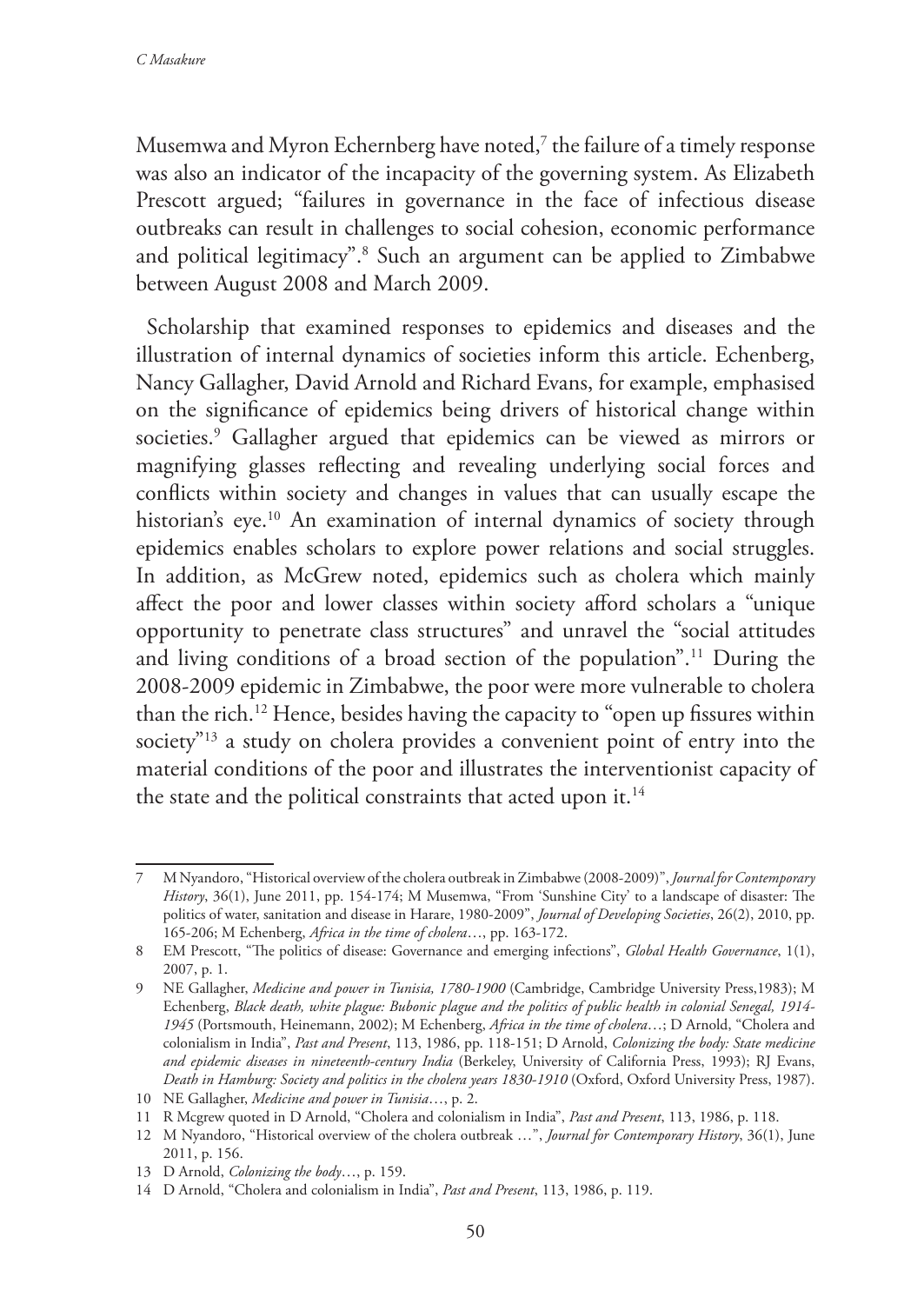The article is also situated within the literature that examined the post-2000 Zimbabwe crisis.15 Except Nyandoro and Musemwa for example, the literature focussed on the economic and political elements as central to the Zimbabwe crisis. Nyandoro and Musemwa's works examined the causes and impact of infrastructural decline on health in urban areas and they concluded that the 2008 cholera outbreak was largely a result of the decline in infrastructure in the capital city of Harare.16 I build on and expand this literature by highlighting that an emphasis on the epidemic enables scholars to shift the angle of analysis to health, and how public health exposed political polarity in the country. It was not only political polarisation that was revealed, but the competing explanations of the causes of the cholera epidemic were also part of the larger struggles over the political legitimacy of Mugabe's government after the June 2008 elections. In putting forward this point, I am informed by Echenberg. In his work on the politics of public health in colonial Senegal, Echenberg underscored the fact that an appreciation that epidemics cannot be understood exclusively as medical events enable scholars to move away from "the old Cartesian paradigm of clinical medicine, which stressed the individual physiology of the human body while excluding the body politic from its purview".17 The cholera epidemic can be viewed as another important arena that enabled political parties and civic societies to flex their muscles in their struggles over political power in Zimbabwe.

It must be noted that issues revolving around public health and diseases have been part of the socio-political struggles in southern Africa. The case of HIV/ AIDS immediately comes to mind. To borrow from J Mann, HIV/ AIDS "has helped catalyse the modern health and human rights movement, which leads far beyond HIV/AIDS, for it considers that promoting and protecting health and promoting and protecting human rights are inextricably intertwined".<sup>18</sup> In South Africa for example, while the struggles over antiretroviral drugs

<sup>15</sup> M Nyandoro, "Historical overview of the cholera outbreak...", *Journal for Contemporary History*, 36(1), June 2011, pp. 154-174; M Musemwa, "From 'Sunshine City' to a landscape of disaster...", *Journal of Developing Societies*, 26(2), 2010, pp. 165-206; S Chiumbu and M Musemwa (eds.), *Crisis! what crisis? Exploring the multiple dimensions of the Zimbabwe crisis* (Cape Town, HSRC Press, 2012); B Raftopolous, "The crisis in Zimbabwe, 1998-2008", B Raftopolous and AS Mlambo (eds.), *Becoming Zimbabwe: A history from the pre-colonial period to 2008* (Harare, Weaver Press, 2009), pp. 201-232; IR Phimister, "'Rambai Makashinga (Continue to Endure)': Zimbabwe's Unending Crisis", *South African Historical Journal*, 54(1), 2002, pp. 112-126.

<sup>16</sup> M Nyandoro, "Historical overview of the cholera outbreak...", *Journal for Contemporary History*, 36(1), June 2011, pp. 154-174; M Musemwa, "From 'Sunshine City' to a landscape of disaster...", *Journal of Developing Societies*, 26(2), 2010, pp. 165-206; JWN Tempelhoff, "Leaving behind a 'twisted soul': The 2008-2009 cholera outbreak in South Africa", *Journal for Contemporary History*, 34(3), December 2009, pp. 172-189.

<sup>17</sup> M Echenberg, *Black death, white plague*…, p. 3.

<sup>18</sup> J Mann quoted in P Farmer, "Pathologies of power: Rethinking health and human rights", *American Journal of Public Health,* 89(10), October 1999, p. 1491*.*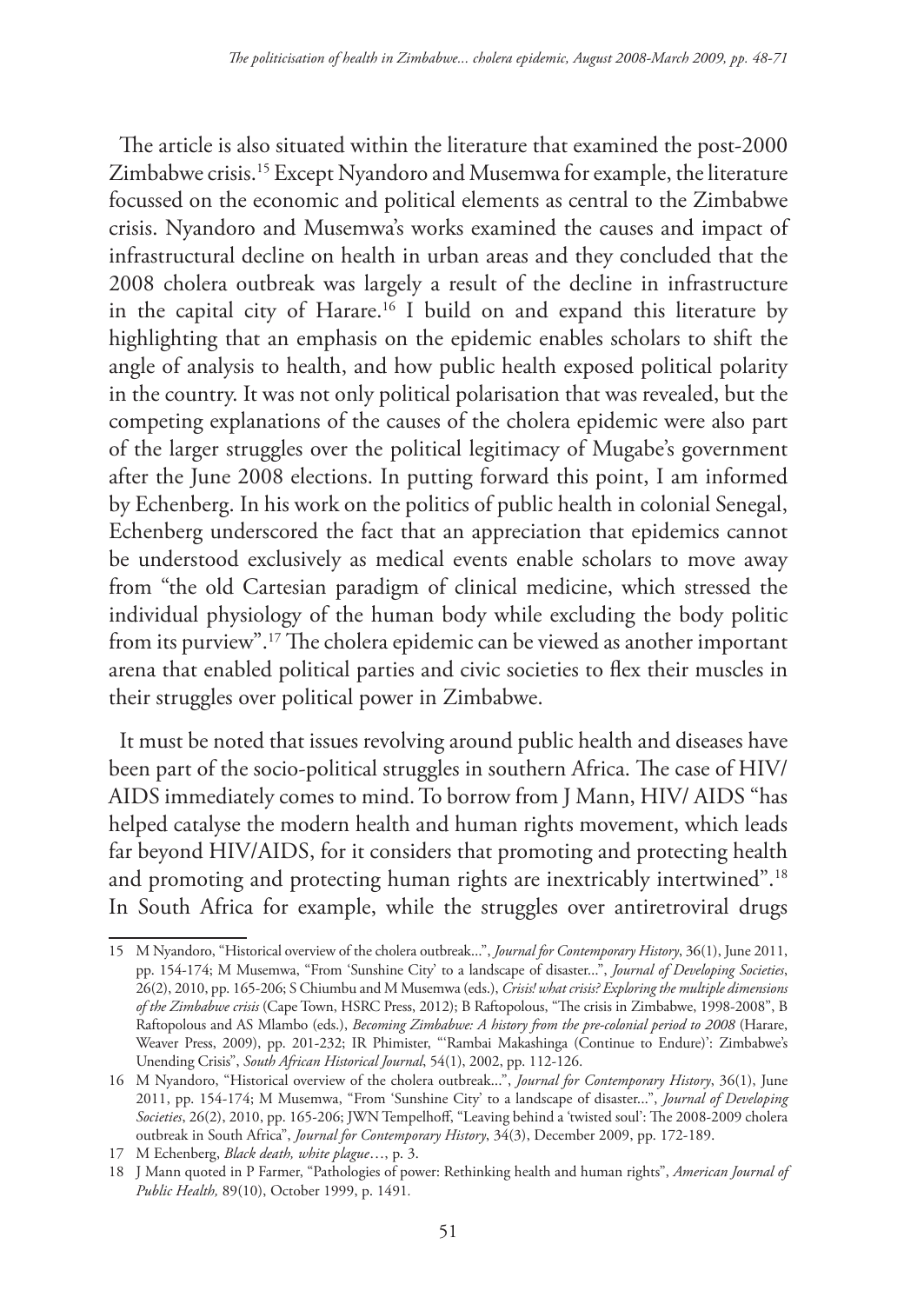during the Thabo Mbeki presidency were not overtly a power struggle, the contestations that ensued nevertheless point to the fact that political decisions have an impact on people's access to health. Indeed, HIV/AIDS denialism under Thabo Mbeki clearly affected South Africa's policy direction on HIV/ AIDS treatment and people's access to antiretroviral drugs.<sup>19</sup> In Zimbabwe, the cholera outbreak and the bodies of cholera sufferers became sites of intense political contestation in which national, regional and international forces became entangled in an increasing complexity, in the process revealing socio-political struggles.

The empirical basis of the story narrated in this article draws from newspapers, online sources, and reports from Non-Governmental Organisations (NGOs). Information from the government controlled press such as *The Herald* was juxtaposed with material from the independent press such as *The Zimbabwe Independent* and the *Financial Gazette*. While the newspapers were a great source of information on the contestations over the cholera epidemic, they had their own weaknesses, in particular the propensity to be biased towards competing political parties. As scholars on media in Zimbabwe in the post-2000 era highlighted, the media landscape in Zimbabwe transformed to be polarised between different media houses.<sup>20</sup> The state sponsored media became a major defender of the ruling ZANU- PF while the private media supported civil society and the opposition parties. In using the media as a source, I was aware of the polarisation of news coverage in Zimbabwe by 2008. To get an international dimension of the story, I consulted international online media such as *IRIN News, CNN International and BBC News.* I also used reports from organisations such as Physicians for Human Rights. For all the insights derived from the sources, they have inherent weaknesses, biases, political agendas, silences and erasures. It must be highlighted that the international media mainly supported the opposition, while NGOs, even though they were not not overtly political, were viewed by the state as

<sup>19</sup> For more on AIDS denialism see for example, V van der Vleit, "South Africa divided against aids: A crisis of leadership", KD Kauffman and DL Lindauer (eds.), *AIDS and South Africa: The social expression of a pandemic*  (New York, Palgrave Macmillan, 2004), pp. 48-96; N Natrass, *Mortal combat: AIDS denialism and the struggle for Antiretroviral in South Africa* (Scottsville, University of KwaZulu-Natal Press, 2007), pp. 2-10.

<sup>20</sup> S Dombo "Daily struggles: Private Print Media, the state, and democratic governance in Zimbabwe in the case of the 'African Daily News' (1956-1964) and 'The Daily News' (1999-2003)", PhD Thesis, University of KwaZulu-Natal, 2014; W Mano, "Press and politics in Zimbabwe: Turning left while indicating right", *International Journal of Press/Politics*, 13(4), 2008, pp. 507-514; T Ranger, "The rise of patriotic journalism in Zimbabwe and its possible implications", *Westminster Papers in communication and culture* (London, University of Westminster, 2005), Special Issue, pp. 8-17.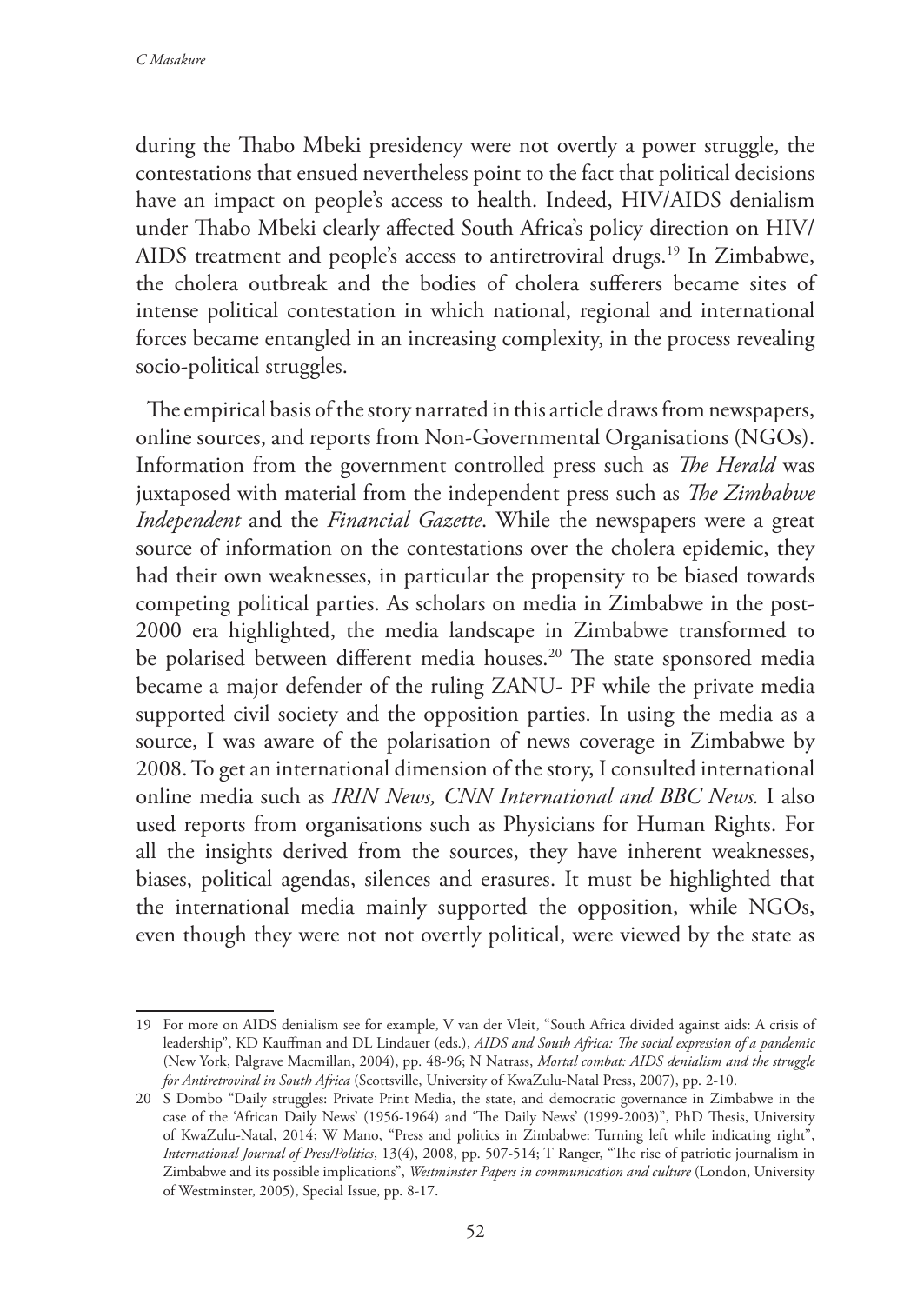supporting the opposition.<sup>21</sup> Still, used together these sources complemented each other. I used them critically. Juxtaposing the various perspectives from different sources was significant in understanding the politicisation of health in Zimbabwe between August 2008 and March 2009.

This article begins with a brief historical background on the general patterns of the previous cholera outbreaks in Zimbabwe. The second section examines responses to the cholera outbreak by various opposition movements. It highlights how the political and socio-economic problems affecting the country at the time influenced the opposition's responses. The third section examines government's responses to cholera. It notes that the ruling party suggested that cholera was a result of a plot concocted by internal and external adversaries. The fourth section interweaves the regional dimension to the epidemic.

# **A brief historical background on cholera in Zimbabwe**

Although the main concern of this article is the 2008-2009 cholera epidemic, it is necessary to establish the general pattern of cholera incidences before 2008. The 2008 cholera outbreak in Zimbabwe was not the first in the country's history.<sup>22</sup> In most cases, outbreaks were often associated and at times triggered by climate-related factors such as heavy rainfalls, floods, and droughts, which disrupted the supply of safe drinking water and aggravated hygiene conditions.23 Furthermore, many of the outbreaks occurred in communities bordering endemic regions, especially Manicaland and Mashonaland provinces. According to Peter Mason, the first large outbreak was recorded in 1992, with close to 2000 reported cases and a mortality rate of close to 5 percent. Next was the 1998 outbreak where above 1000 cases and 44 deaths were recorded, whilst during the 1999 outbreak, there were 5637 cases with 385 deaths.24 Other recorded cholera cases, often up to the year 2003, were reported in Manicaland, Mashonaland East, Kariba and Binga areas. Except for the 1992 outbreak that included Mabvuku/Tafara high-density suburbs of Harare, geographical location was the common thread weaving together these cholera outbreaks. Outbreaks occurred in "border communities and were therefore probably imported from endemic regions in surrounding

<sup>21</sup> For more on the civil society and the state see for example C Ncube, "Contesting hegemony: Civil society and the struggle for change in Zimbabwe" (PhD, University of Birmringham, 2010).

<sup>22</sup> M Nyandoro, "Historical overview of the cholera outbreak...", *Journal for Contemporary History*, 36(1), June 2011, p. 170.

<sup>23</sup> C Bateman, "Cholera-getting the basics right", *South African Medical Journal*, 99(3), 2009, p. 142.

<sup>24</sup> PR Mason, "Zimbabwe experiences the worst epidemic of cholera...", p. 148.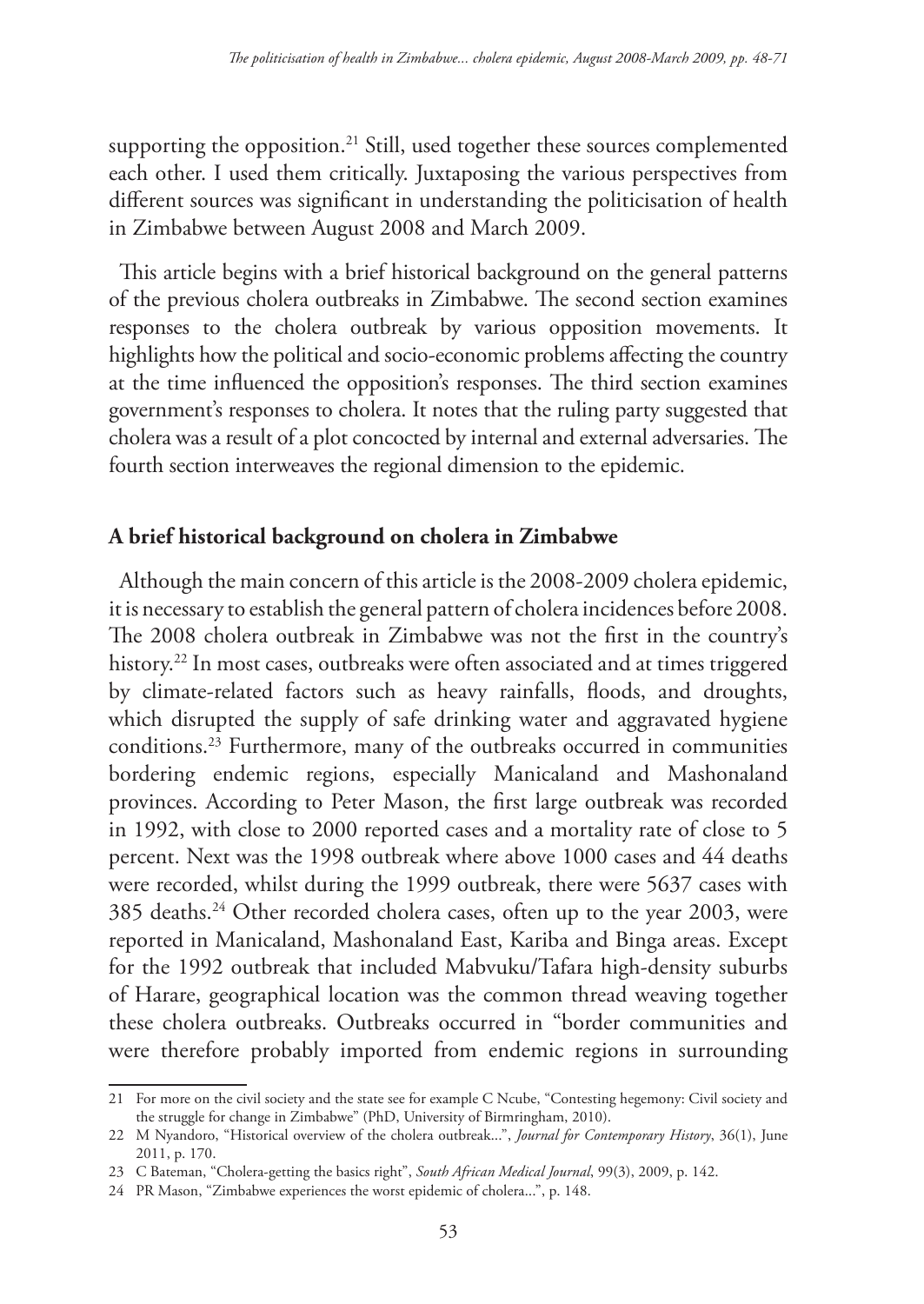countries".25 However, the 2008 outbreak had nothing to do with or associated with neither season nor climate related factors. In addition, even though there was a possibility that the initial import into the communities that experienced the outbreak may have been a visitor or recent traveller, there was no close link to areas and countries where cholera was endemic.<sup>26</sup> The most reasonable explanation for the cholera outbreak in 2008 revolved around the breakdown in clean water supplies, and sewage disposal in Harare.<sup>27</sup> At the same time, the failure to contain the disease should be viewed through the collapse of the public health system by 2008 and government's incapacity to act.

The collapse of the public health system and the failure of the state to uphold, to borrow from Paul Farmer's argument, "health as a basic human right",28 was central to the epidemic. Thus, unlike the Hamburg epidemic in the nineteenth century that marked a triumph of state intervention in public health, the epidemic in Zimbabwe denoted the nadir of government intervention in public health.29 By 2000, the health sector was under enormous strain. Between 2000 and 2008 the health sector became even more compromised by financial shortages and declining infrastructure.<sup>30</sup> Many clinics in rural areas were no longer functioning, and health care services in urban areas were compromised. The massive economic meltdown worsened the situation, and the country was in a state of politico-economic stasis and paralysis.31 Thus, the varied reactions to the outbreak must also be understood within this political and economic quagmire.

## **The opposition narrative: A man-made crisis**

The reaction of the opposition to the outbreak mirrored ordinary Zimbabweans' frustrations with economic decline and political impasse in the wake of the disputed 2008 presidential elections. A Harare journalist remarked that: "Zimbabweans understand very clearly that the cholera is a

<sup>25</sup> PR Mason, "Zimbabwe experiences the worst epidemic of cholera...", *The Journal of Infection in Developing Countries*, 3(2), 2009, p. 148.

<sup>26</sup> PR Mason, "Zimbabwe experiences the worst epidemic of cholera...", *The Journal of Infection in Developing Countries*, 3(2), 2009, p. 149.

<sup>27</sup> M Musemwa, "From 'Sunshine City' to a landscape of disaster...", *Journal of Developing Societies*, 26(2), 2010, pp. 165-206.

<sup>28</sup> P Farmer, "Pathologies of power...", *American Journal of Public Health,* 89(10), October 1999, pp. 1486-1496.

<sup>29</sup> RJ Evans, *Death in Hamburg...*, p. viii.

<sup>30</sup> PR Mason, "Zimbabwe experiences the worst epidemic of cholera...", *The Journal of Infection in Developing Countries*, 3(2), 2009, p. 148.

<sup>31</sup> B Raftopolous, "The crisis in Zimbabwe, 1998-2008", B Raftopolous and AS Mlambo (eds.), *Becoming Zimbabwe...*, pp. 219-227.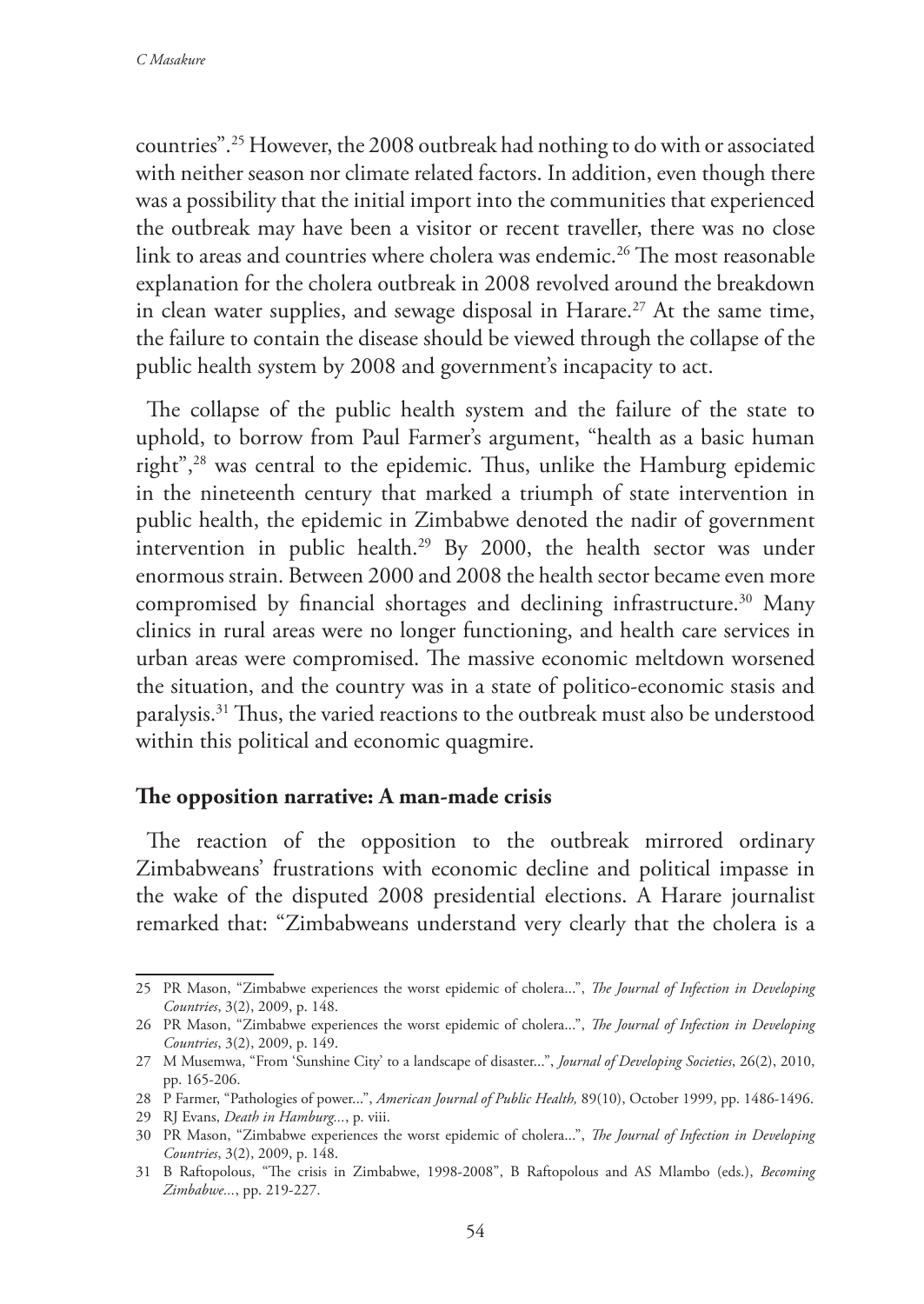manifestation of government failure. When we grew up here, nobody died of cholera. Now we see so many people dying. People see it as caused by misrule by ZANU-PF".32 In a year when Zimbabwe was experiencing massive socio-economic problems, the ruling party became the immediate culprit for the social and economic problems that were affecting Zimbabwe at the time. ZANU-PF's misrule was equated with failure to deliver. Cholera became a symptom of ZANU-PF's mismanagement.

Central to public health issues were water problems in Harare. While Harare has always experienced water problems, the turning point in water woes can be traced back to 1997.<sup>33</sup> By the 1990s as Nyandoro noted, most urban areas in Zimbabbwe in general and Harare in particular were bedevilled with the problems in population growth without corresponding expansion in water reticulation system.<sup>34</sup> The situation worsened in the post -2000 era when local governance shifted from the ruling party to the opposition. The water crisis became linked to the political struggles between the ruling party and the opposition, as water control and management became an instrument used by the ruling party to have greater access to local government politics. This was done through stripping water management from city councils. In a highly unpopular move, the government directed the Zimbabwe National Water authority (ZINWA) to take over water management in all urban areas.<sup>35</sup> Amin Kamete argued that this move was part of a broader plan to incapacitate and marginalise the MDC, with the hope of regaining control and influence in urban areas. As Kamete noted, in the aftermath of the 2000 elections, ZANU-PF devised various strategies to regain lost ground. These included regaining control of "institutions of local governance and being re-elected into council and parliament".36 Whilst overt violence was used in the second case, the regaining of urban governance was done through *inter alia* seizing control of water management from the MDC-led councils.<sup>37</sup> In Harare, for example, this struggle over the control of the city eventually saw the MDC mayor of Harare, Elias Mudzuri and his council fired on allegations of corruption and

<sup>32</sup> A Meldrum, "Anatomy of a cholera epidemic: Why more than 2,700 Zimbabweans have died of curable illness", 2009 (available at http://www.globalpost.com/dispatch/zimbabwe/090122/anatomy-cholera-epidemic, as accessed on 2 April 2013).

<sup>33</sup> Anon., "ZINWA Takes over Harare's water supply", *The Herald*, 10 May 2005.

<sup>34</sup> M Nyandoro, "Historical overview of the cholera outbreak...", *Journal for Contemporary History*, 36(1), June 2011, p. 164.

<sup>35</sup> Anon., "ZINWA Takes over Harare's water supply", *The Herald*, 10 May 2005.

<sup>36</sup> A Kamete, "The return of the Jettisoned: ZANU –PF's crack at 're-urbanising' in Harare", *Journal of Southern African Studies*, 32(2), 2006, p. 255.

<sup>37</sup> M Musemwa, "From 'Sunshine City' to a landscape of disaster...", *Journal of Developing Societies*, 26(2), 2010, p. 188.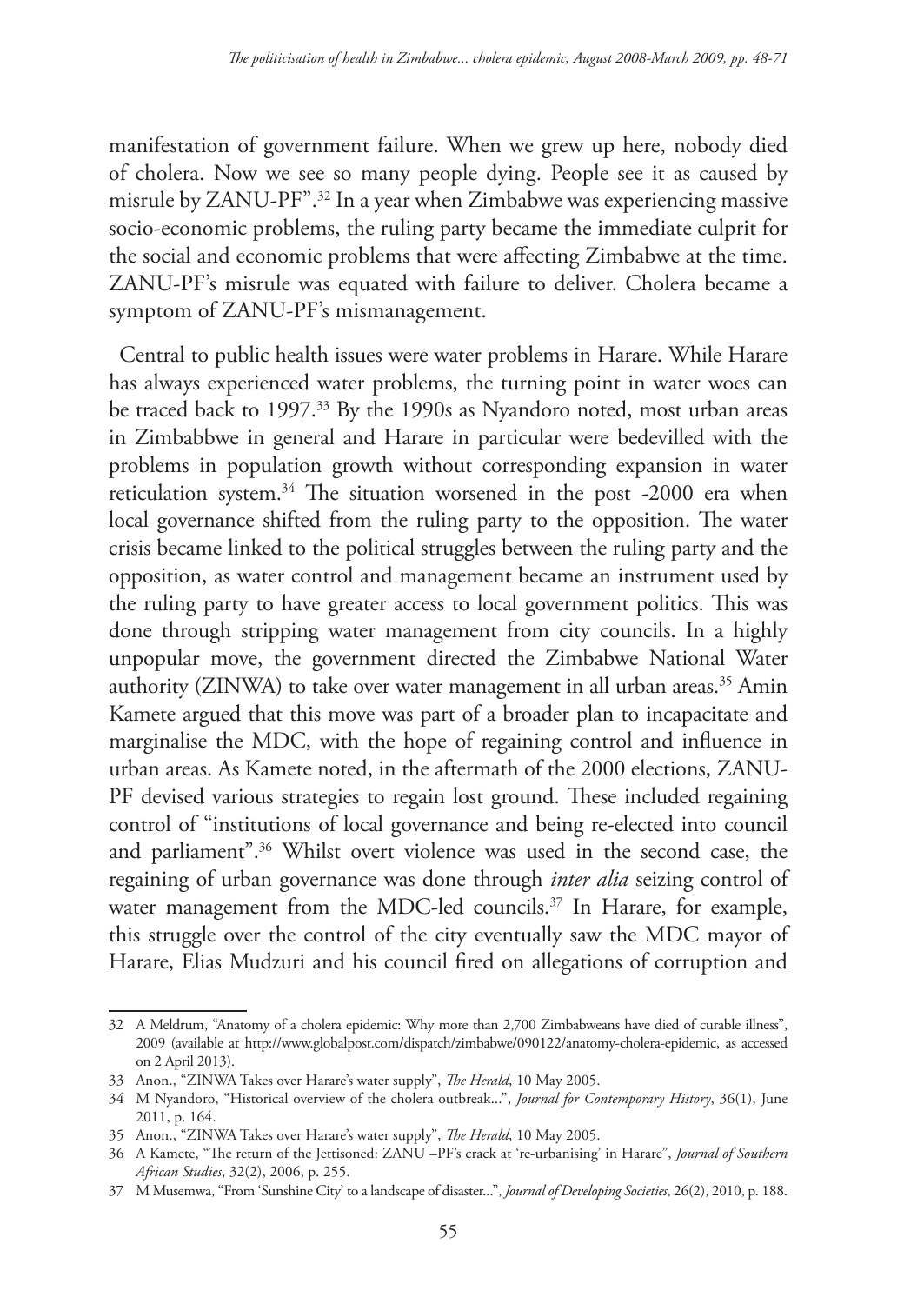incompetence.38 A commission sympathetic to ZANU-PF, headed by Sekesai Makwavarara was imposed to run council affairs.<sup>39</sup> The government also revoked the 1976 Water Act that assigned municipalities water distribution, sanitation, billing and revenue collection to municipalities. This action aimed at crippling the local government financial standing.<sup>40</sup> The MDC Secretary for Information and Publicity Nelson Chamisa spoke for his party when he said; "Our water treatment collapsed when ZANU-PF seized control of it, that is on the mouths of all Zimbabweans…. They took control to increase their system of patronage, to create another looting avenue no matter what the cost to the health of the people".41 Besides trying to weaken the opposition, the government used water in the way it did with the land as a means to legitimise its rule.<sup>42</sup>

ZINWA's efforts at providing services were a complete disaster. First, ZINWA did not have enough workers to consistently provide adequate services. Second, ZINWA was incapacitated by a lack of foreign currency to import chemicals and other necessary equipment.<sup>43</sup> To meet operational costs, the authority raised water rates almost tenfold, but failed to meet water demand.44 Harare continued to be thirsty, dry and increasingly prone to diseases. In fact, the provision of water was not just about quantity; it was also about quality. Not only did ZINWA fail to provide adequate water to Harare's residents, it was unsuccessful in its efforts to procure enough water purification chemicals, thus supplying contaminated water to residents.<sup>45</sup> By 2007, urban Harare was receiving erratic water supplies. The organisation representing Harare residents, the Combined Harare Residents' Association (CHRA) clearly connected the water problems with ZINWA's incompetence: "The water crisis has worsened since ZINWA came onto the scene. The fact that nothing has improved since the introduction of ZINWA shows that the

<sup>38</sup> Anon., "Chombo/Zanu PF planned Mudzuri ouster", *The Zimbabwe Independent*, 5 December 2004.

<sup>39</sup> M Musemwa, "From 'Sunshine City' to a landscape of disaster...", *Journal of Developing Societies*, 26(2), 2010, p. 189. The correct first name for Mwakwavarara is Sekesai and not Angeline as Musemwa indicated.

<sup>40</sup> M Musemwa, "From 'Sunshine City' to a landscape of disaster...", *Journal of Developing Societies*, 26(2), 2010, p. 189.

<sup>41</sup> A Meldrum, "Anatomy of a cholera epidemic...", 2009 (available at http://www.globalpost.com/dispatch/ zimbabwe/090122/anatomy-cholera-epidemic, as accessed on 2 April 2013).

<sup>42</sup> On the land issue and the politics of land reform in post-2000 Zimbabwe see various articles in the Special Issue on Fast track land reform in Zimbabwe, *The Journal of Peasant Studies*, 38(2), December 2011.

<sup>43</sup> M Nyandoro, "Historical overview of the cholera outbreak...", *Journal for Contemporary History*, 36(1), June 2011, p. 164.

<sup>44</sup> M Musemwa, "From 'Sunshine City' to a landscape of disaster...", *Journal of Developing Societies*, 26(2), 2010, p. 190.

<sup>45</sup> M Nyandoro, "Citizen-engagement circumvented: An analysis of liquid-waste information/knowledge, control and environmental policy-perspectives in Harare, Zimbabwe", *Environment and history* (available at www. whpress.co.uk, as accessed on 10 June 2018), p. 12.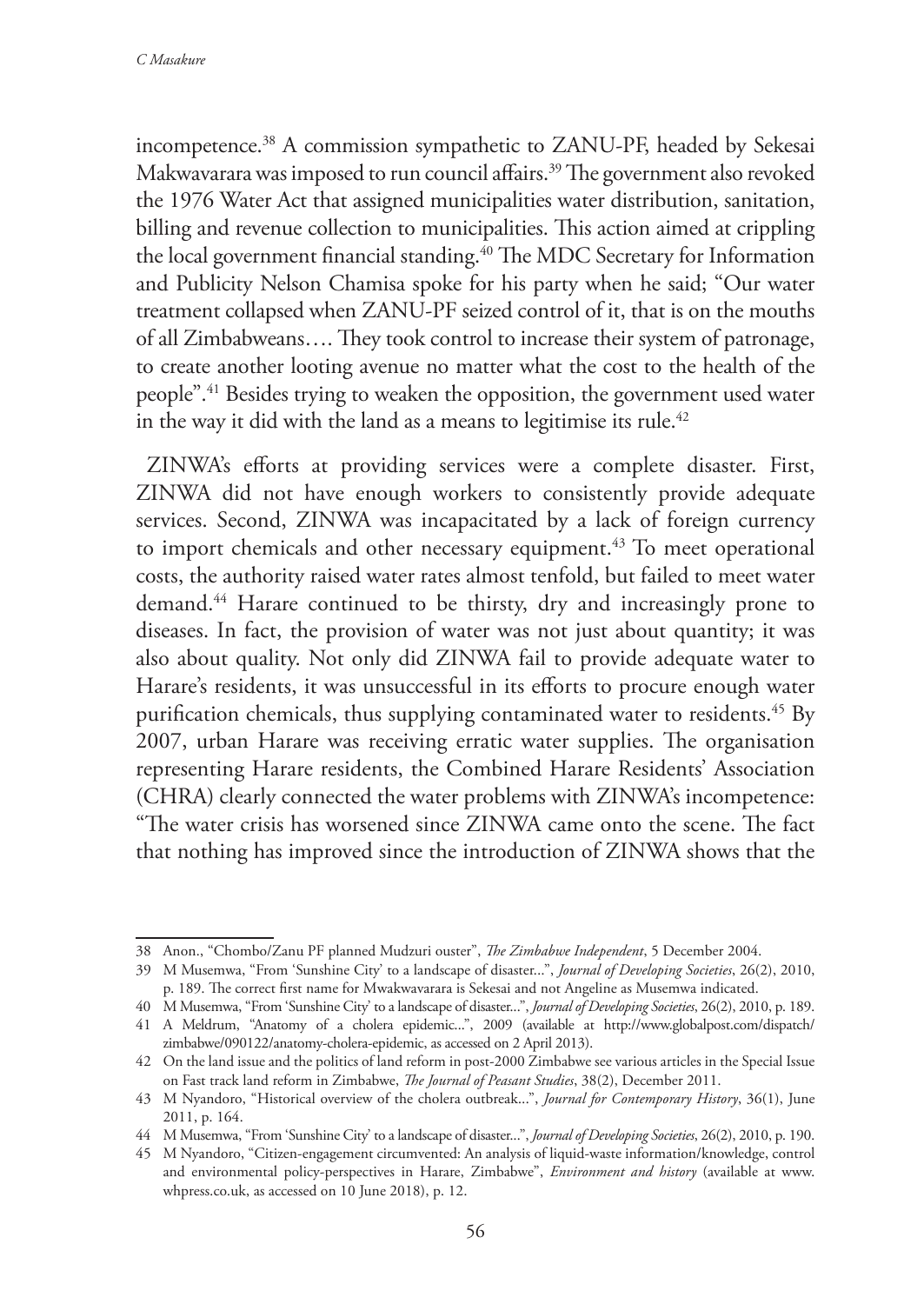solution is not be found in ZINWA".46 Faced with water shortages, it became common to see residents fetching water from unprotected wells and streams. In the high-density suburb of Budiriro, for example, a Mr Chipuriro, whose neighbour died from cholera, made a connection between unhygienic water from wells and the death when he said: "… the subsequent deaths are confined in this part of the suburb (Budiriro) particularly affecting people who have been drawing water from my well".47 Those who could access tapped water, did not dare use it, for it was mainly dirty and untreated. In August 2008, *The Herald* reported that ZINWA had run out of water treatment chemicals, exposing consumers to untreated water.<sup>48</sup>

The failure to provide clean water was matched with government's incapacity to sustain proper working sanitation systems in urban areas. ZINWA also took over the provision of sanitary services in urban areas, but it failed to improve sanitation infrastructure. By August 2008, the sanitary system was "really a shell" and had "all but collapsed".49 Considering that most residential areas in Harare have flush toilets connected to sewer networks, this failure resulted in the deterioration of sewer services. ZINWA's inability to upgrade aging sewers made the environment conducive to outbreaks of diseases. Without effective sanitation, cholera is always a constant threat to any community.<sup>50</sup> In August 2007, as Da Sylva noted: "There were reports that ZINWA had dumped raw sewage into Lake Chivero, Harare's main supply source; public clinics reported treating at least 900 cases of diarrhoea daily, some of which may have represented cases of cholera".51 If one consider "the nature of the disease, its mode of communication, and especially its connection with insanitary living conditions and polluted water supplies",<sup>52</sup> the inevitability of a cholera outbreak in Harare by 2008 is not hard to imagine. As former Harare mayor Elias Mudzuri argued, the decision by ZANU-PF in 2005 to transfer responsibility for water and sanitation from local to central government was partly responsible for the genesis of the cholera epidemic.<sup>53</sup>

<sup>46</sup> J Da-Sylva, *The cholera crisis in Zimbabwe: A human rights case study* (Human Rights and Poverty, Sakiko Fukuda-Parr, 2009), p. 17.

<sup>47</sup> Anon., "Budiriro Cholera death toll rises to six", *The Herald*, 1 November 2008.

<sup>48</sup> Anon., "ZINWA fails to transport water treatment chemicals", *The Herald*, 25 August 2008.

<sup>49</sup> IRIN News, "Zimbabwe: Resurrecting a collapsed infrastructure", 2009 (available at http://www.irinnews.org/ Report/83768/ZIMBABWE-Resurrecting-a-collapsed-infrastructure, as accessed on 5 April 2013).

<sup>50</sup> D Arnold, "Cholera and colonialism in India", *Past and present*, 113, 1986, p. 125.

<sup>51</sup> J Da-Sylva, *The cholera crisis in Zimbabwe...,* pp. 15-16.

<sup>52</sup> D Arnold, "Cholera and colonialism in India", *Past and present*, 113, 1986, p. 113.

<sup>53</sup> IRIN News, "Zimbabwe: Resurrecting a collapsed infrastructure", 2009 (available at http://www.irinnews.org/ Report/83768/ZIMBABWE-Resurrecting-a-collapsed-infrastructure, as accessed on 5 April 2013).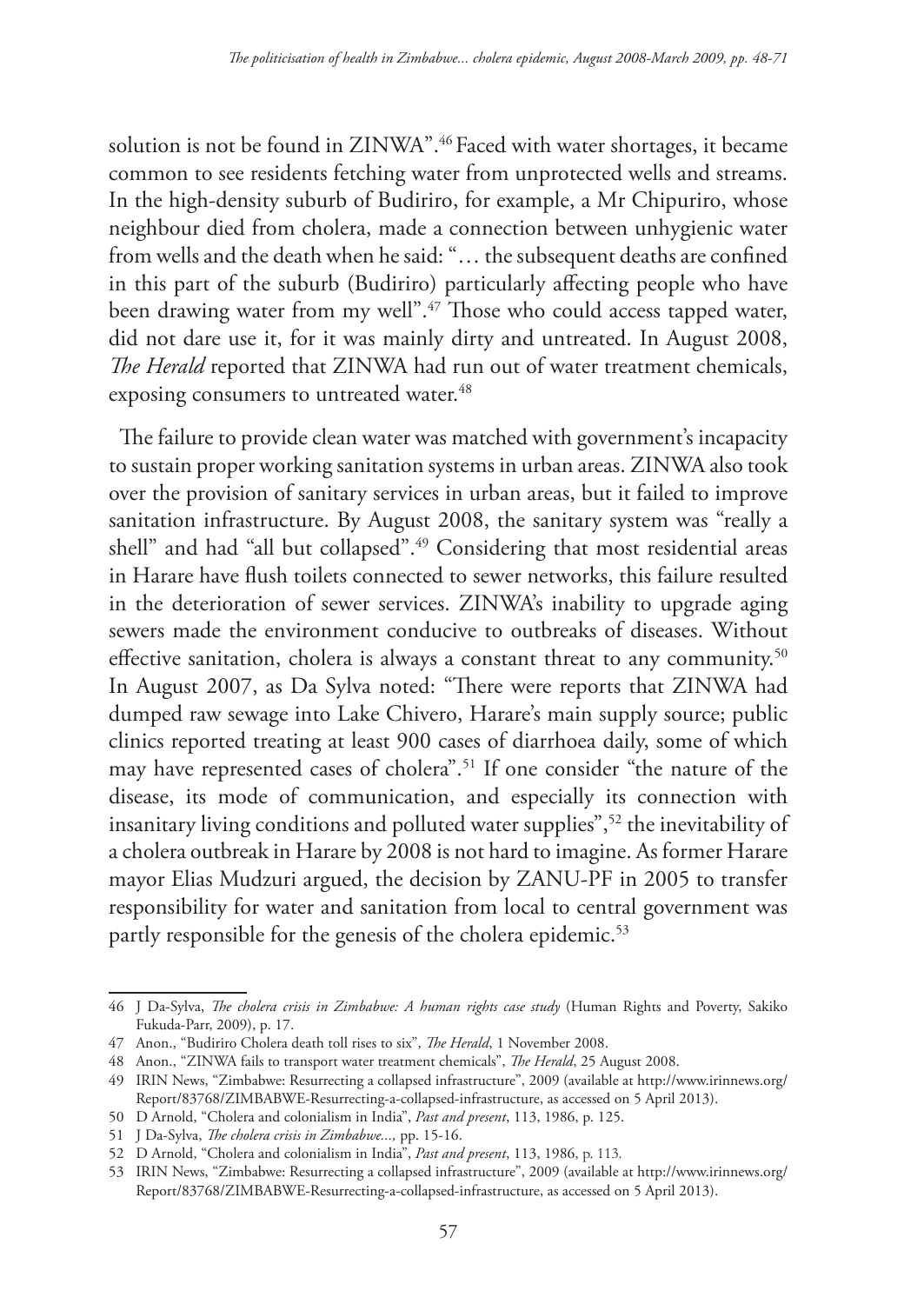In addition, the breakdown of the public health system under the Mugabe government made it difficult for healthcare workers to contain the disease.<sup>54</sup> With the provision of health services following the downwards trajectory of the economy, it had become clear by 2006 that the public health sector was in shambles. Burdened with an increase in HIV/AIDS cases, tuberculosis, malnutrition, the decline in health services was accelerated by government's failure to reinvest in infrastructure. With the shortage of foreign currency, it became difficult for the government to procure drugs. Slowly, hospitals turned into spaces of death rather than healing. Between September and November 2008 hospital wards in the main public hospitals were closed due to shortages of personnel, drugs, and general neglect. The most abrupt interruption to healthcare access occurred on 17 November 2008, when the premier teaching and referral hospital in Harare, Parirenyatwa Hospital, closed along with the medical school.<sup>55</sup> This was at a time the epidemic was at its peak. The situation gave the opposition an opportunity to connect governance issues with the collapse of the public health sector. The leader of the MDC-T, Morgan Tsvangirai, summarised the official position of his party as follows: "Cholera in Zimbabwe is a man-made crisis. The problem we have here is coupled with (the) fact of negligence on the part of the government to provide the necessary facilities. It shows the collapse of the health delivery system".56 At the same time, Physicians for Human Rights captured the sentiments of those who blamed the government for the epidemic when they said: "The health and healthcare crisis in Zimbabwe is a direct outcome of the malfeasance of the Mugabe regime and the systematic violation of a wide range of human rights, including the right to participate in government and in free elections and egregious failure to respect, protect and fulfil the rights to health".57 The internecine struggle to understand and explain the outbreak, therefore, became inextricably intertwined with the political struggles within the country. The closure of health facilities mirrored the narrowing of political space. The failure to safeguard health rights became linked with the inability to uphold human rights.<sup>58</sup> For many, the Zimbabwe government had abrogated the most basic state function in protecting the health of the population.

<sup>54</sup> Private conversation with a medical doctor working at Chitungwiza General Hospital, 12 December 2012.

<sup>55</sup> Physicians for Human Rights, *Health in ruins: A man-made disaster in Zimbabwe: An emergency report by physicians for human rights* (Cambridge, Massachusetts, 2008), p. vi.

<sup>56</sup> CNN International, *Tsvangirai: Zimbabwe Cholera crisis is "man-made",* 2009 (available at http://edition.cnn. com/2009/WORLD/africa/01/22/zimbabwe.cholera/index.html?iref=mpstoryview, as accessed on 7 April 2013).

<sup>57</sup> Physicians for Human Rights, *Health in ruins*..., p. viii.

<sup>58</sup> P Farmer, "Pathologies of power...", *American Journal of Public Health,* 89(10), October 1999, pp. 1486-1496.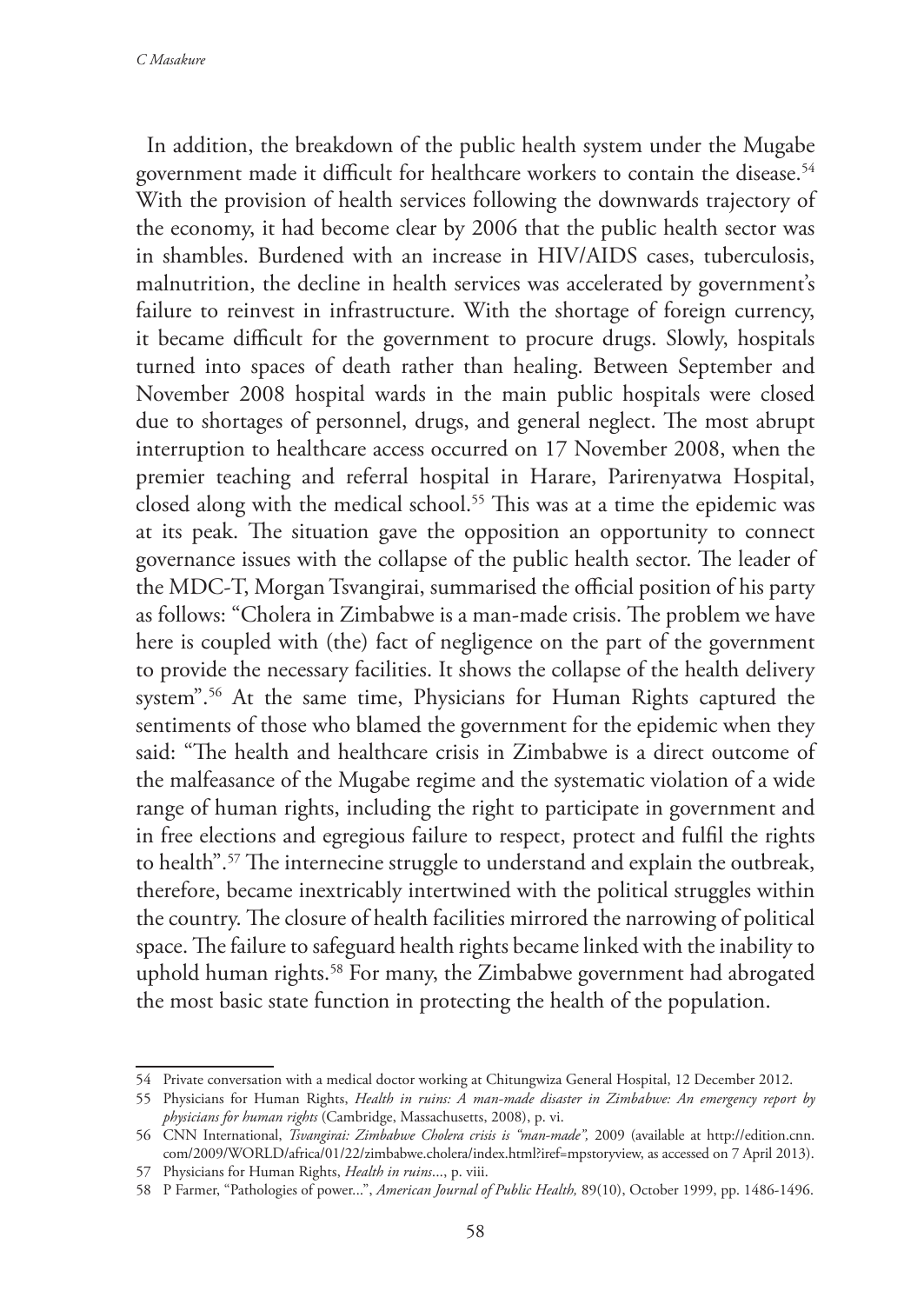# **Ruling Party narrative: A calculated racist attack on Zimbabwe**

Initial official response to the outbreak exposed the government's failure to appreciate the gravity of the crisis. Harare saw the few recorded cholera and diarrhoea outbreaks as isolated cases that warranted little attention. As had happened in previous years, this casual attitude was premised on the assumption that the epidemic could easily and cheaply be overcome. When it became clear that the outbreak was beyond their control, the government reacted by playing politics. Some state officials purposely denied the problem exist, whilst others simply underestimated the gravity of the outbreak. They maintained that it was not as severe as it has been portrayed in the local independent press and the international media.59 Simukai Chigudu argued that state officials might have responded in the manner they did due to the nature the international community framed the epidemic.<sup>60</sup> However, the denial mode taken by officials is not surprising. The culture of denial had been successfully entrenched in Zimbabwe's body politic. Serious problems affecting the country were denied, or if it became impossible to hide, the blame was shifted to the so-called internal and external enemies of the state.<sup>61</sup> It is within this political culture that the cholera sufferers were held hostage. They became victims of the state's efforts at limiting international publicity. The fear of being proven wrong by the opposition became central in government's responses. An immediate acceptance would have been suicidal on the part of the ruling officials. It would mean an acceptance of responsibility and the failure to provide essential services to Zimbabweans.

Unfortunately for government officials, the outbreak was not a passing phase. Within weeks, the outbreak spread to other parts of metropolitan Harare. By the end of September, it was becoming clear that if not contained, the outbreak would spiral out of control. The Zimbabwe Association of Doctors for Human Rights (ZADHR), the organisation representing medical doctors, gave a strong warning to the government on the looming health disaster in

<sup>59</sup> C Masakure (Personal Collection), interview, medical doctor (Chitungwiza General Hospital), 12 December 2012.

<sup>60</sup> S Chigudu, "Health security and the international politics of Zimbabwe's cholera outbreak, 2008-2009", *Global Health Governance*, 10(3), Winter 2016, pp. 41-53. Chigudu argued that the usage, by international organisation and research institutions, of the discursive frames of "national security" and "human rights" in explaining the outbreak instigated tension between the government and institutions in the process hampering responses as the government shifted the blame on the West. Still, one should also appreciate the long history within the government of always shifting the blame on the West whenever it faced problems.

<sup>61</sup> Following the imposition of sanctions in the wake of the land reform programme, such an argument, anchored in blaming the West for Zimbabwe's problems, was framed as part of the struggle against imperialism by the Mugabe government. For more on Mugabe's anti-imperialist stance see I Phimister and B Raftopolous, "Mugabe, Mbeki & the politics of anti-imperialism", *Review of African Political Economy*, 31(101), 2004, pp. 385-400.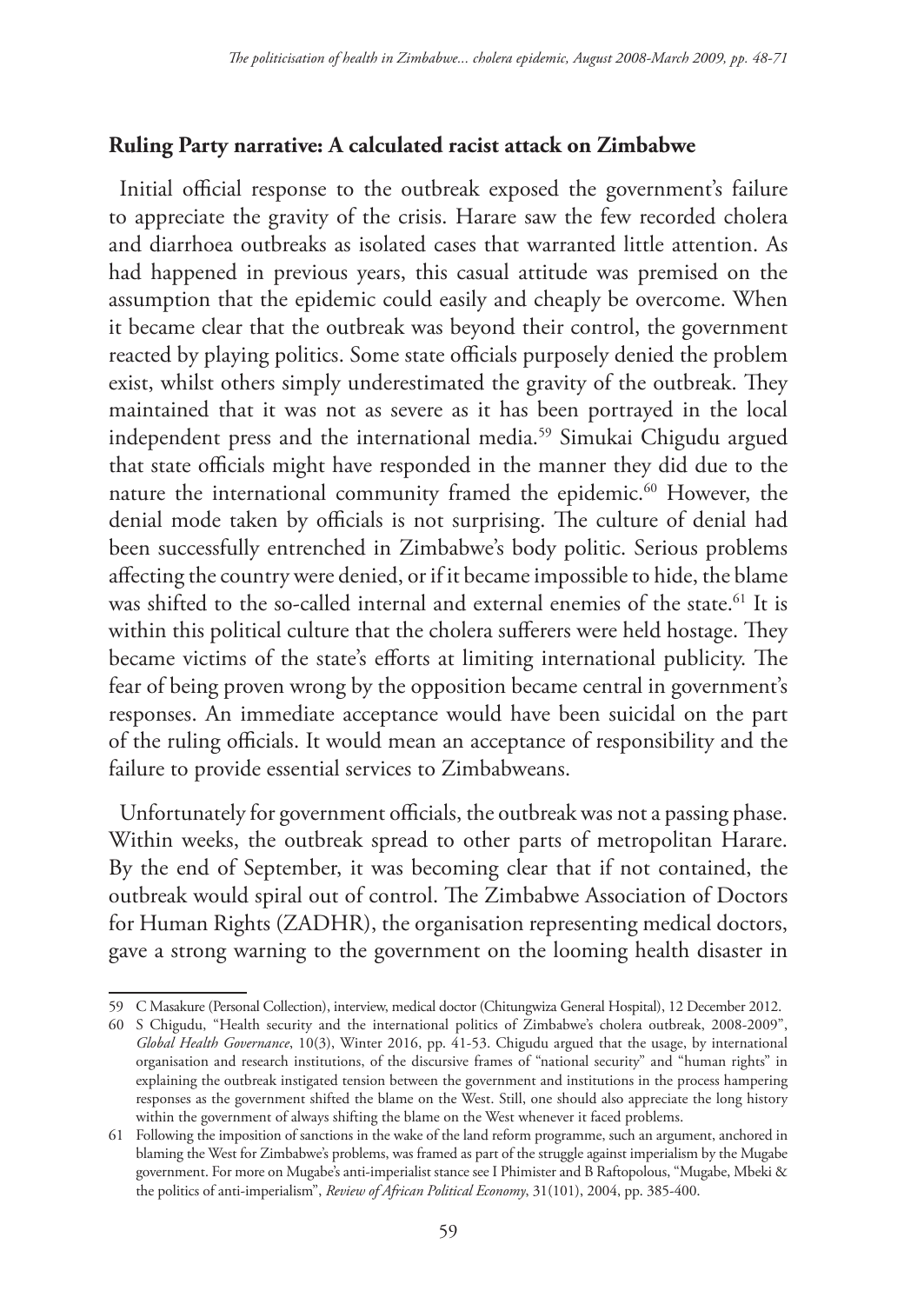the country. Reports claimed that at least 13 people had succumbed to the disease, though it was also speculated that the numbers might have been higher because of the underreporting of cases. According to ZADHR:<sup>62</sup>

Lives have already been lost to cholera in Chitungwiza and health centres in Harare and Bulawayo are burdened by numerous cases of diarrhoea on a daily basis. It is highly likely that the number of deaths in Chitungwiza, currently reported at 13 individuals, is much higher, and that this is but the tip of an iceberg of much more morbidity. This has not been communicated to the public.

By the end of October, cholera had spread to most parts of the country. The areas mostly affected were urban areas, especially Harare's high-density suburbs. Due to this rapid spread, it was impossible to deny the outbreak. Realising that they had a serious problem at hand, the government finally accepted the need for more action to contain the disease.

To save face, two new strategies were adopted. These were: a media blackout; and, what I call the numbers game. Political pressure and instructions for senior officials compelled medical officials to underreport cases.<sup>63</sup> This new strategy was also followed by a blackout of reporting on cholera cases in government controlled media. Suspicious of NGOs and the independent media, officials maintained that cholera casualties and victims were lower in numbers than the figures presented by NGOs. The possibility of statistical inflation by NGOs and other organisations was there. Yet it is also not surprising that the government underreported these numbers as a cover up. When NGOs were claiming that the death toll was reaching 1000, the government claimed that 386 people had died from the diseases.<sup>64</sup> The case of Chakuposhiwa Village, for example, illuminates this point. The village is located in Mudzi, in Mashonaland East province. One of the villagers had died of cholera, and in line with burial customs, the villagers kept the body of the deceased overnight before burial. It is believed that food preparation and the traditional customary rights of greeting each other spread the bacteria amongst villagers. The custom proved fatal as 20 of the villagers were said to have died as a result and 60 villagers were hospitalised. This case was not reported in the government press. Other cases, especially in remote parts of the country went unrecorded. The numbers game became inextricably intertwined with the larger struggles over the control and access to information. In line with the initial reaction, information control

<sup>62</sup> Anon., "Doctors warn water crisis now at tipping point", *The Financial Gazette*, 25 September 2008.

<sup>63</sup> C Masakure (Personal Collection), interview, medical doctor (Chitungwiza General Hospital), 12 December 2012.

<sup>64</sup> N Chenga, "Media blackout worsens cholera threat" (available at http://www.zimbabwesituation.com/old/ nov30\_2008.html#Z15, as accessed on 10 April 2013).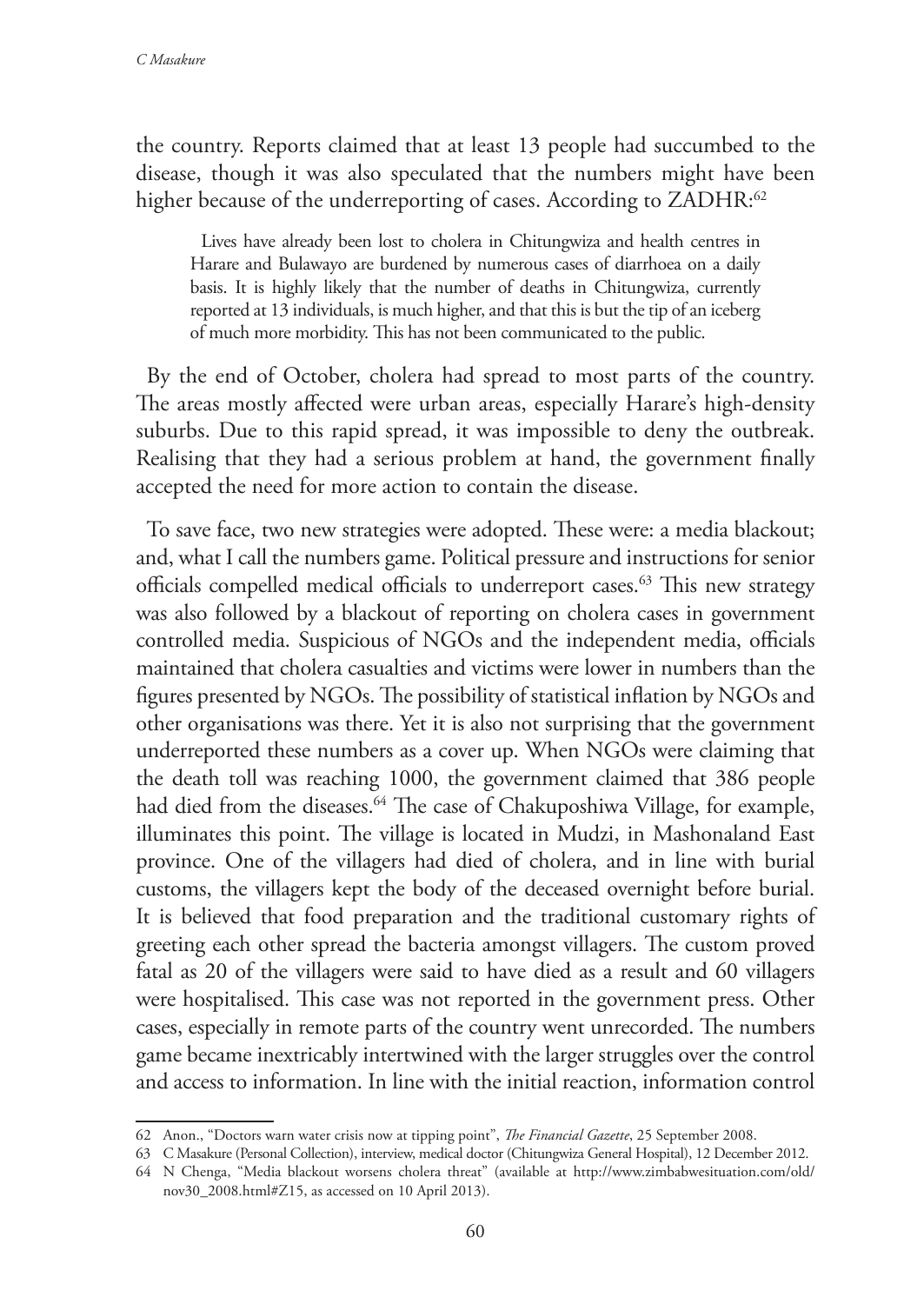aimed at giving a semblance of order over the crisis ridden country. The government also manipulated statistics related to other diseases. Physicians for Human Rights (PHR) reported that the government deliberately suppressed information relating to malnutrition increases. In one instance, the PHR asked a nurse staffing a public-sector clinic in a rural district if there had been cases of malnutrition. The nurse replied: "Malnutrition is very political. We are not supposed to have hunger in Zimbabwe. So even though we do see it, we cannot report it".65 Cholera, like malnutrition, became a political issue. Exposing such cases in the media would have given enemies of the state more reasons to why Mugabe had to leave office.

By the end of November, the Zimbabwe Medical Association not only beseeched assistance from the international community, but also appealed to the government to declare the cholera outbreak a national disaster, "so as to galvanise all resources necessary to get the outbreak under control".<sup>66</sup> In addition, the Minister of Health, David Parirenyatwa declared the cholera outbreak a "disaster" that required a "national emergency".67 The *communiqué* was an admission on the part of the government that the public health system had collapsed. According to Parirenyatwa: "Our central hospitals are literally not functioning. Our staff is demotivated, and we need your support to ensure that they start coming to work and our health system is revived". On 3 December 2008, almost three months into the epidemic, the government finally declared the outbreak a national disaster. But as Myron Echenberg noted, even after declaring the epidemic a national disaster, the government was slow in creating an enabling environment in which international aid workers could operate. It took several weeks for Medicins Sans Frontieres to be granted permission to utilise an empty wing at an infectious diseases hospital in Harare.<sup>68</sup> By this time, as Nyadoro argues, the government was at pains to admit its incapacity to deal with the epidemic.<sup>69</sup> The decision to declare the outbreak a national disaster, I argue, was both a medical and a political one. Caught between Scylla and Charybdis, it had become apparent that the situation was extremely challenging and the government could not continue pretending.

<sup>65</sup> Physicians for Human Rights, *Health in ruins*…, p. vi.

<sup>66</sup> Anon., "Zimbabwe gov't urged to declare cholera outbreak national disaster", *English People's Daily*, 2008 (available at http://english.people.com.cn/90001/90782/6538771.html, as accessed on 10 April 2013).

<sup>67</sup> S Berger and P Thornycroft, "Robert Mugabe admits Zimbabwe cholera epidemic is national emergency", 2008 (available at http://www.zimbabwesituation.com/dec5\_2008.html#Z1, as accessed on 10 April 2013).

<sup>68</sup> M Echenberg, *Africa in the time of cholera...,* p. 159.

<sup>69</sup> M Nyandoro, "Historical overview of the cholera outbreak...", *Journal for Contemporary History*, 36(1), June 2011, p. 156.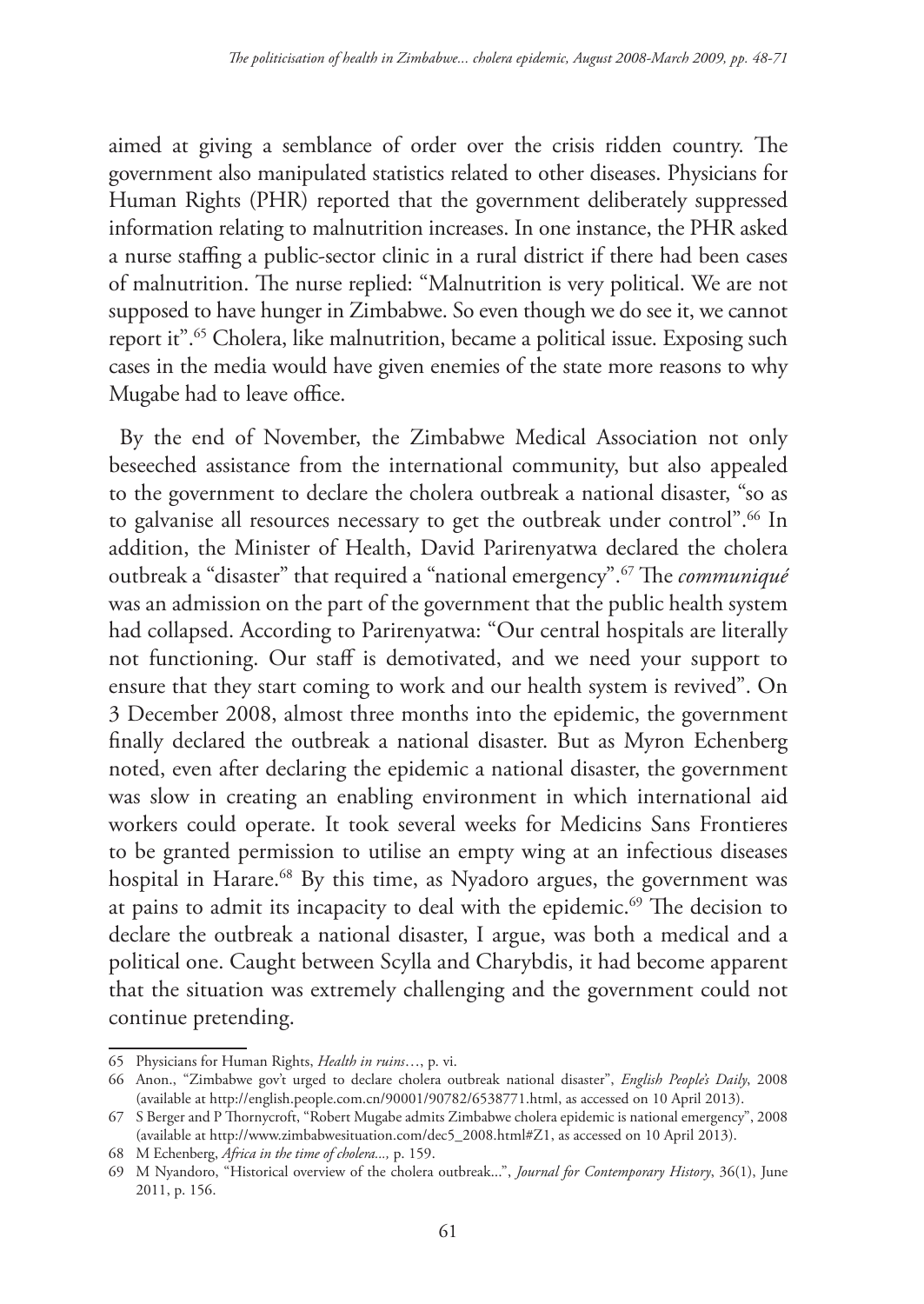Even though the government declared cholera a national disaster enabling more coordinated efforts to contain the spread of the epidemic, officials refused to take responsibility for the collapse of the public health system and of the disease outbreak. Instead, the West became the next scapegoat in an effort to explain the outbreak and government's failure to act swiftly. According to Deputy Minister of Health, Edwin Muguti, the cholera epidemic was the result of illegal sanctions imposed on Zimbabwe by the West.70 Mugabe's stance on cholera shocked the world. In a speech at the burial of ZANU-PF National Commissar Elliot Manyika, Mugabe went to the extent of insisting that cholera was over even when evidence on the ground proved otherwise. Part of his speech at Manyika's burial read as follows:<sup>71</sup>

... because of cholera Mr. Brown wants military intervention, Sarkozy wants military intervention, and Bush wants military intervention... But I am happy to say our doctors are being assisted by others. WHO have now arrested cholera. So now that there is no cholera there is no cause for war. The cholera cause doesn't exist anymore.

Mugabe was wrong to claim the cholera outbreak was over. Evidence from NGOs contradicted his claims. Updates from the WHO claimed that up to 16 000 people had been infected and close to 1000 people had died of the disease. Central to Mugabe's declaration, was his anger towards what he claimed was a regime change agenda on the part of the international community. As noted above, by the end of November the outbreak had been internationalised, with the international community echoing the same sentiments as the opposition and civic organisations; that the outbreaks were due to Mugabe's failure in governing Zimbabwe. A week before Mugabe's declaration that cholera was under control, Archbishop Desmond Tutu of South Africa had called on African leaders to depose Mugabe. Outside the southern African region, British Prime Minister Gordon Brown castigated Mugabe's response to the outbreak. Brown linked governance issues and Mugabe's political failures with cholera when he said:<sup>72</sup>

This (cholera) is now an international rather than a national emergency. International because disease crosses borders. International because the system of government in Zimbabwe now is broken…we must stand together to defend human rights and democracy, to say firmly to Mugabe that enough is enough.

<sup>70</sup> L Guma, "At least 3000 feared dead from cholera", 2008 (availavle at http://zimbabwegeneva.blogspot. co.za/2008/11/at-least-3000-feared-dead-from-cholera.html, as accessed on 10 April 2013).

<sup>71</sup> R Mugabe, Speech at the National Heroes Acre, 10 December 2008.

<sup>72</sup> S Berger, "Gordon Brown says 'enough is enough' Mugabe", 2008 (available at http://www.telegraph.co.uk/ news/worldnews/africaandindianocean/zimbabwe/3628671, as accessed on 11 April 2013).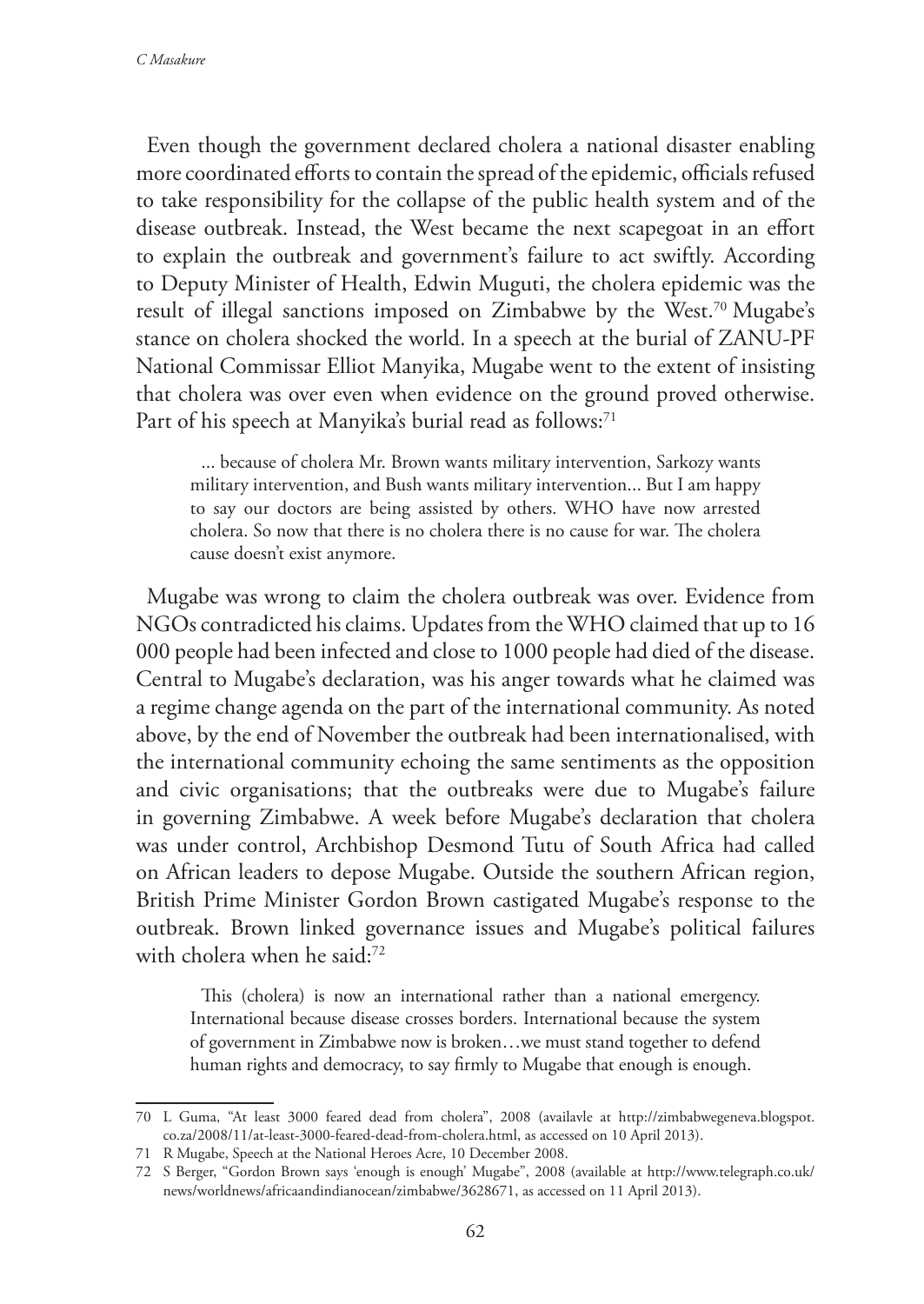The connections between diseases and in this case cholera, good governance, human rights and the need to redress the political crisis in Zimbabwe enraged Mugabe. Gordon Brown's plea played into Mugabe's political grandstanding since Mugabe had always maintained that Britain was using the opposition to plan a regime change in Zimbabwe. For Mugabe and his lieutenants, the cholera epidemic was a perfect opportunity to denounce Britain's meddling in Zimbabwean politics. Government officials quickly linked Brown's plea for international intervention as being motivated by the wish to re-colonise Zimbabwe. Cholera became more than just a disease. It became a national security issue. The declaration by Brown was portrayed as a declaration of war against Mugabe's government. This narrative positioned Mugabe and Zimbabwe as victims of Western machinations. It linked the international war on terror, which the Mugabe government had always claimed as unjustified, with the Zimbabwe situation. A banner at ZANU-PF's National Political Commissar's funeral, Elliot Manyika, read: "After Iraq and Afghanistan Brown wants more blood" summed this position. This was not just any blood they referred to, but the blood of Zimbabweans. The banner's message was not only anti-British; the United States and her allies were also major targets because of America's war in Iraq. Furthermore, parading such a banner was aimed at attracting international sympathy in the wake of increased anti-Iraq war sentiments. At the same time, it perpetuated the victimhood narrative that had become part of ZANU-PF's arsenal in their struggles for legitimacy in the post-2000 era. The victimhood narrative went further, accusing the British as the main culprits who introduced the cholera bacteria. Another banner at Manyika's funeral referred the epidemic as "Brown's cholera".73 Cholera and issues relating to water and sanitation gave the ruling party an opportunity to portray the president and the country as victims of a Western conspiracy against the post-2000 land redistribution programme. These latter assertions were nothing new. What was new was the use of cholera, as an instrument that not only portrayed Mugabe and ZANU-PF as victims, but one which also allowed them to claim legitimacy and moral authority of their rule. This was a running theme in Mugabe's struggle to retain power in the post -2000 era.74

Two days after Mugabe claimed victory over cholera, the Minister of Information Sikhanyiso Ndlovu, insisted that external sources were the major

<sup>73</sup> S Berger, "Gordon Brown says 'enough is enough' Mugabe", 2008 (available at http://www.telegraph.co.uk/ news/worldnews/africaandindianocean/zimbabwe/3628671, as accessed on 11 April 2013).

<sup>74</sup> IR Phimister, "'Rambai Makashinga', (Continue to endure) …", pp. 112-126; B Raftopolous and IR Phimister, "Zimbabwe now: The political economy of crisis and coercion", *Historical Materialism*, 12(4), 2004, pp. 355-382.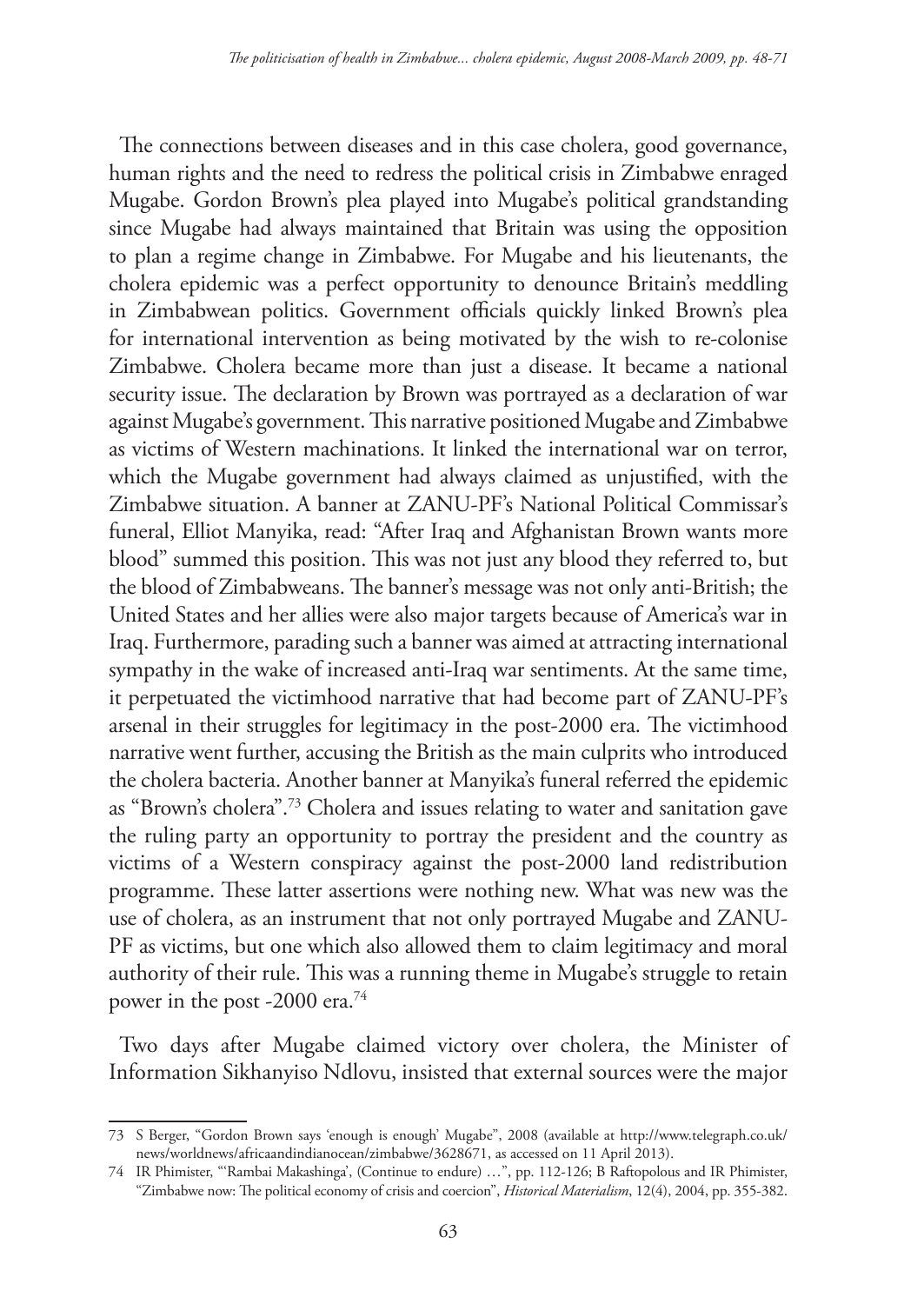culprits in the cholera outbreak. Accusing the West of "planting cholera", Ndlovu claimed that the spread of cholera and anthrax (which was also affecting some parts of the country) were meant "to cause a health catastrophe that could be used as a pretext by the Western powers to invade the country, topple Mugabe's government and regain control of its natural resources".75 Ndhlovu claimed that British agents had clandestinely entered Zimbabwe to spread cholera and anthrax as a biological weapon:

Cholera is a calculated racist terrorist attack on Zimbabwe by the unrepentant former colonial power (Britain) which has enlisted support from its American and Western allies so that they can invade the country, install their stooge who will allow them to repossess our resources.

He continues:76

British operatives are in the country now under disguise and have increased cholera and anthrax seeding. There has been a replanting of cholera and anthrax . . . This is a serious biological and genocidal warfare on our people by the British, still fighting to recolonise Zimbabwe.

Nyandoro argues that ZANU-PF's accussations of the British and Americans over cholera were illogical considering the fact that there was a long history of cholera outbreaks going back to the 1970s and the 2008-2009 outbreak was a result of disintegration of infrastructure.77 While the biological warfare argument might be seen as "tantamount to irrational witch-hunt machinations" to quote Nyandoro,78 I argue that the deployment of such a discourse must be understood within ZANU-PF's politics of survival through the vilification of the perceived enemies of the state and the deflection of attention from the regimes' mismanagement. It must be noted that this was not the first time that the ruling party had used biological warfare arguments against the MDC and the international community. Just before the 2002 presidential elections, there were several reports of high profile politicians, notably the then Minister of Information, Jonathan Moyo, as well as journalists working for the Bulawayo based government controlled press, *The Chronicle*, receiving letters laced with anthrax. The government saw the anthrax attack against

<sup>75</sup> SSIG, "Zimbabwe accuses west of planting cholera in the country", 2008 (available at http://www.ssig.gov.my/ blog/2008/12/14/zimbabwe-accuses-west-of-planting-cholera-in-the-country, as accessed on 20 March 2013).

<sup>76</sup> SSIG, "Zimbabwe accuses west...", 2008 (available at http://www.ssig.gov.my/blog/2008/12/14/zimbabweaccuses-west-of-planting-cholera-in-the-country, as accessed on 20 March 2013).

<sup>77</sup> M Nyandoro, "Historical overview of the cholera outbreak...", *Journal for Contemporary History*, 36(1), June 2011, p. 170.

<sup>78</sup> M Nyandoro, "Historical overview of the cholera outbreak...", *Journal for Contemporary History*, 36(1), June 2011, p. 172.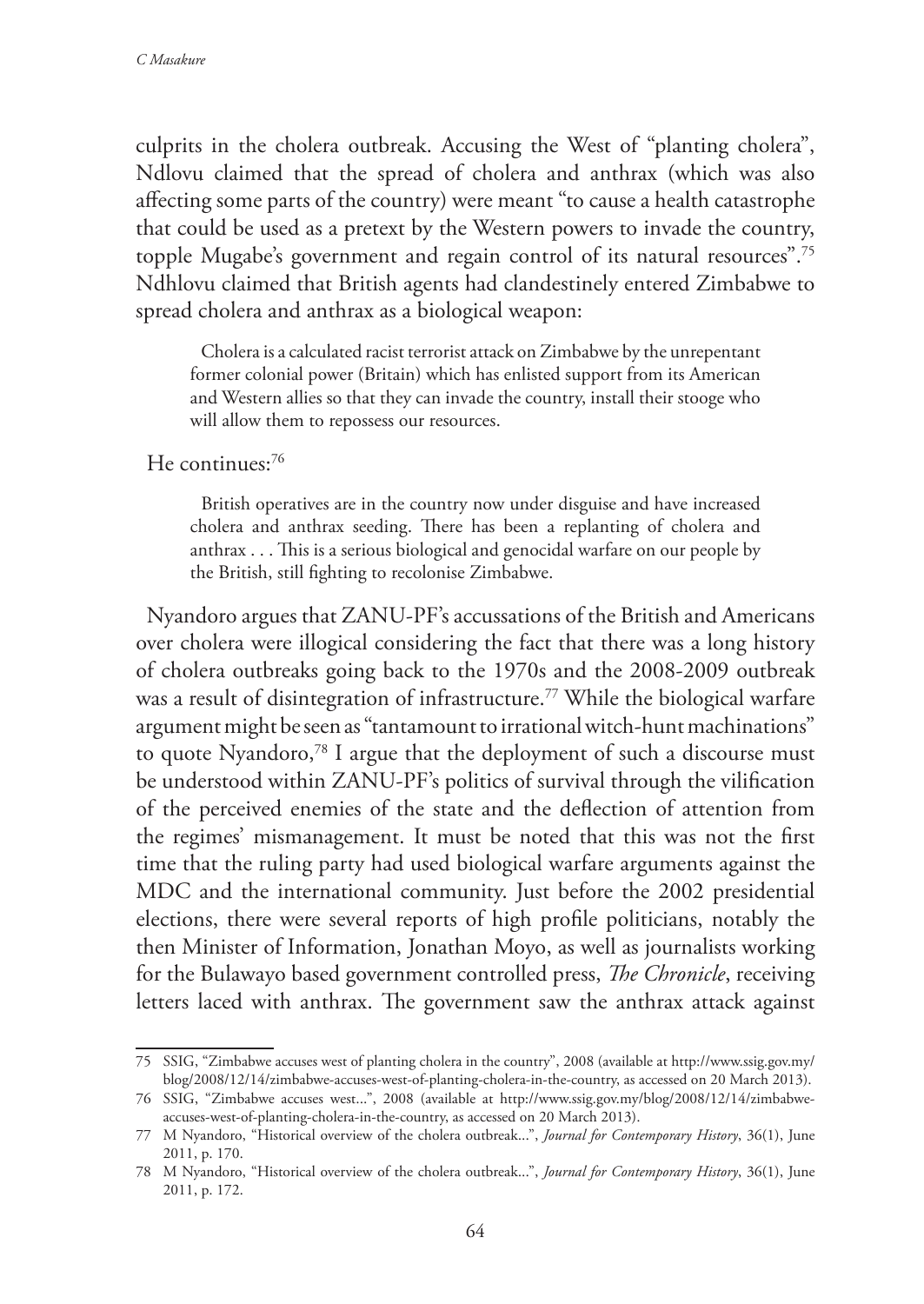Moyo as "terrorism designed to cause fear in the population as well as create insecurity…This is particularly so as it comes at a time we are gearing up for the presidential election".79 The government was quick to point fingers at Western powers. George Charamba, the presidential spokesperson, argued that: "Today the government of Zimbabwe challenges Britain and Australia to acknowledge their lamentable and indictable status as safe havens for bioterrorists".80 The anthrax tests, in all cases, proved negative. At stake was the struggle over political power contested during the 2002 presidential elections. By that time, relations between Zimbabwe and Britain had been strained for months as London was openly hostile towards Harare. ZANU-PF had history on its side when suggesting the possibilities of biological warfare. The Rhodesian government under Ian Smith is known to have planted anthrax spores in some parts of the country during the liberation struggle in the 1970s. The techniques that were used in the germ warfare included poisoning wells, spreading cholera, infecting clothing used by guerrillas and using anthrax to kill cattle and deny food supplies to the guerrillas.<sup>81</sup> However, there is no record of any country or individual trying to infect Zimbabwe with anthrax, cholera or any other disease since the country's independence from Britain.

The statement has important historical significance in Zimbabwe. Claiming to be victims and making a connection between the West and the outbreak, the ruling party was tapping into its liberation credentials in an effort to remind Zimbabweans of their right to rule. As they had done with the land issue, blaming the West for the cholera was aimed at bolstering the ruling party's liberation struggle credentials and legitimising Mugabe's rule. By invoking the biological warfare argument, the ruling party aimed at connecting the liberation struggle and the 2008 struggle for political power. Making this connection was and is very important for ZANU-PF. It is at the centre of the party's political survival. In the process, by making connections with experiences during the liberation struggle, the ruling party found a way to legitimise its rule as liberators of the people. Scholars on Zimbabwe have shown how the ruling party used various mechanisms, including constantly reminding Zimbabweans of its liberation credentials to maintain power.<sup>82</sup>

<sup>79</sup> *News 24*, "Zim Anthrax tests negative", 2002 (available at http://www.news24.com/xArchive/Archive/Zimanthrax-tests-negative-200201, as accessed on 20 March 2013).

<sup>80</sup> *IOL News*, "Anthrax' letter from UK sickens Zim Journos", 2002 (available at http://www.iol.co.za/news/africa/ anthrax-letter-from-uk-sickens-zim-journos1.80235, as accessed on 20 March 2013).

<sup>81</sup> I Martinez, "The history of the use of bacteriological and chemical agents during Zimbabwe's liberation war of 1965-1980 by Rhodesian forces", *Third World Quarterly*, 23(6), 2002, pp. 1159-1179.

<sup>82</sup> B Raftopolous and IR Phimister, "Zimbabwe now...", *Historical Materialism*, 12(4), 2004, pp. 355-82.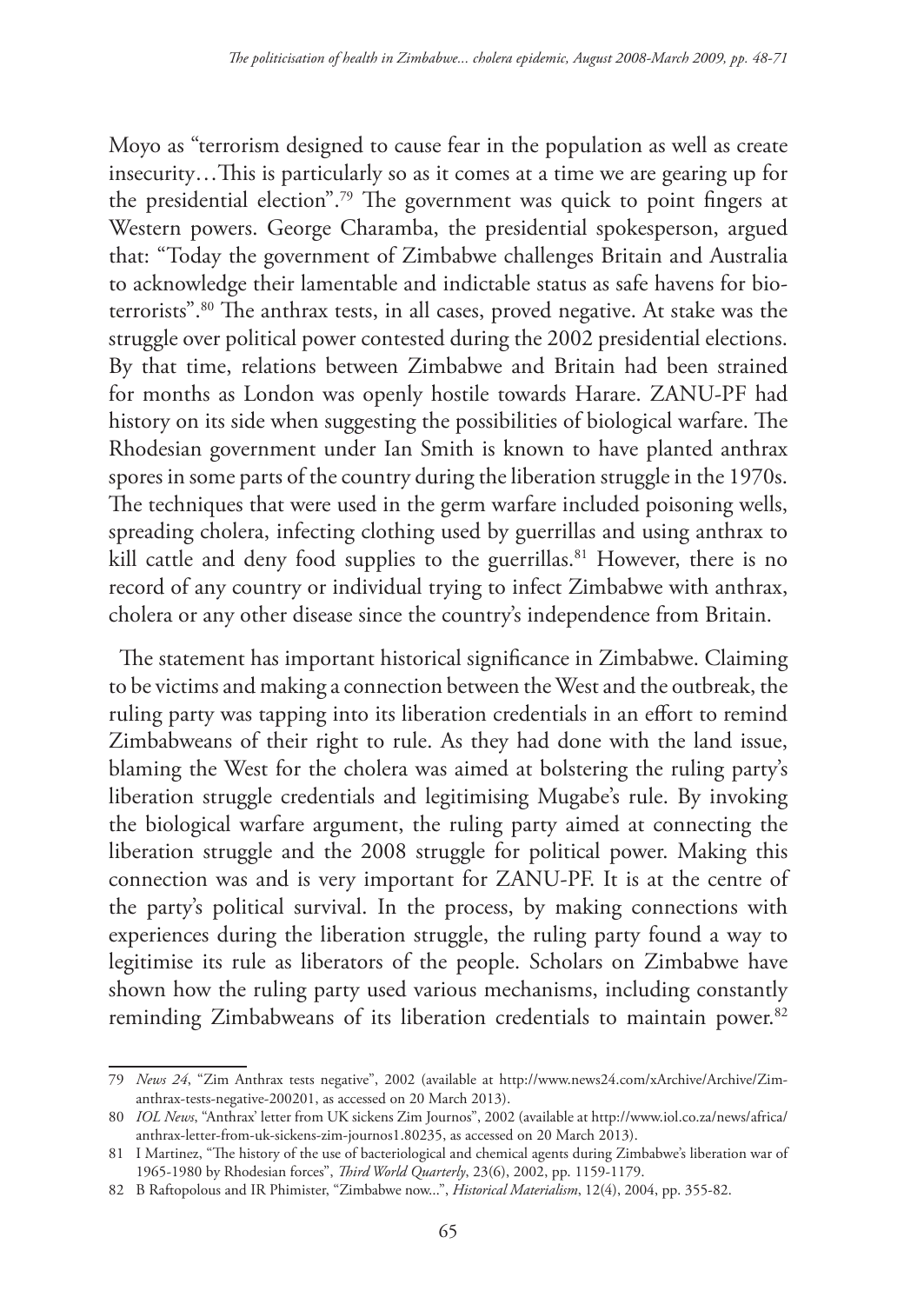When state power and government legitimacy were under attack, Mugabe used violence, racial exclusion and the privatisation of the liberation struggle as a means to achieve a political agenda. In relation to cholera, linking the West with biological warfare fitted into ZANU-PF's political project. Anyone within Zimbabwe who contested such a narrative would not only be labelled "unpatriotic", "a sell-out" and "an enemy of the people", but would also be silenced and delegitimised in national political debates.<sup>83</sup>

#### **The narrative across the Limpopo: The need for a political settlement**

Zimbabwe's health problems were not simply a domestic predicament since pathogens and diseases do not respect borders.84 The breakdown in medical services, particularly concerning communicable diseases, meant Zimbabwe's neighbouring states were exposed.<sup>85</sup> Hence, the epidemic became a regional problem which was aggravated by the movement of people and goods within the region. By mid-November, cholera had crossed the border into South Africa. On 15 November 2008, the cholera epidemic had spread to Beitbridge town, killing at least 36 people and resulting in the hospitalisation of 43.86 Others crossed into South Africa to be treated. As Tempelhoff noted, by 15 November 2008, attempts by medical authories and health experts to contain the disease had failed, with "literally hundreds of people being treated at Musina, South Africa's northernmost border town".87 On 19 November 2008, the National Institute of Communicable Diseases (South Africa) confirmed that *vibrio cholerae* had been isolated in five out of eleven stool samples tested in the Limpopo Province of South Africa. A week later, 187 cases of cholera were treated and three deaths reported in Limpopo Province. Between November 16 and 20, 2008, at least three people, a South African and two Zimbabweans

<sup>83</sup> For more on the discourse of exclusivity see for example SJ Ndlovu-Gatsheni, "Making sense of Mugabeism in local and global politics: 'So Blair, keep your England and let me keep my Zimbabwe'", *Third World Quarterly*, 30(6), pp. 1139-1158; T Ranger "Nationalist historiography, Patriotic History and the History of the nation: The struggle over the past in Zimbabwe", *Journal of Southern African Studies*, 30(2), June 2004, pp. 215-234.

<sup>84</sup> RJ Evans, *Death in Hamburg*…, p. 228.

<sup>85</sup> R Tren and R Bate, "Despotism and disease: A report into the health situation of Zimbabwe and its probable impact on the region's health", *Africa fighting malaria*, 2005 (available at http://reliefweb.int/report/zimbabwe/ despotism-and-disease-report-health-situation-zimbabwe-and-its-probable-impact, as accessed on 2 April 2013).

<sup>86</sup> Anon., "Cholera claims over 36 lives in Beitbridge", *The Herald*, 18 November 2008.

<sup>87</sup> JWN Tempelhoff, "Leaving behind a 'twisted soul'...", *Journal for Contemporary History*, 34(3), December 2009, p. 177.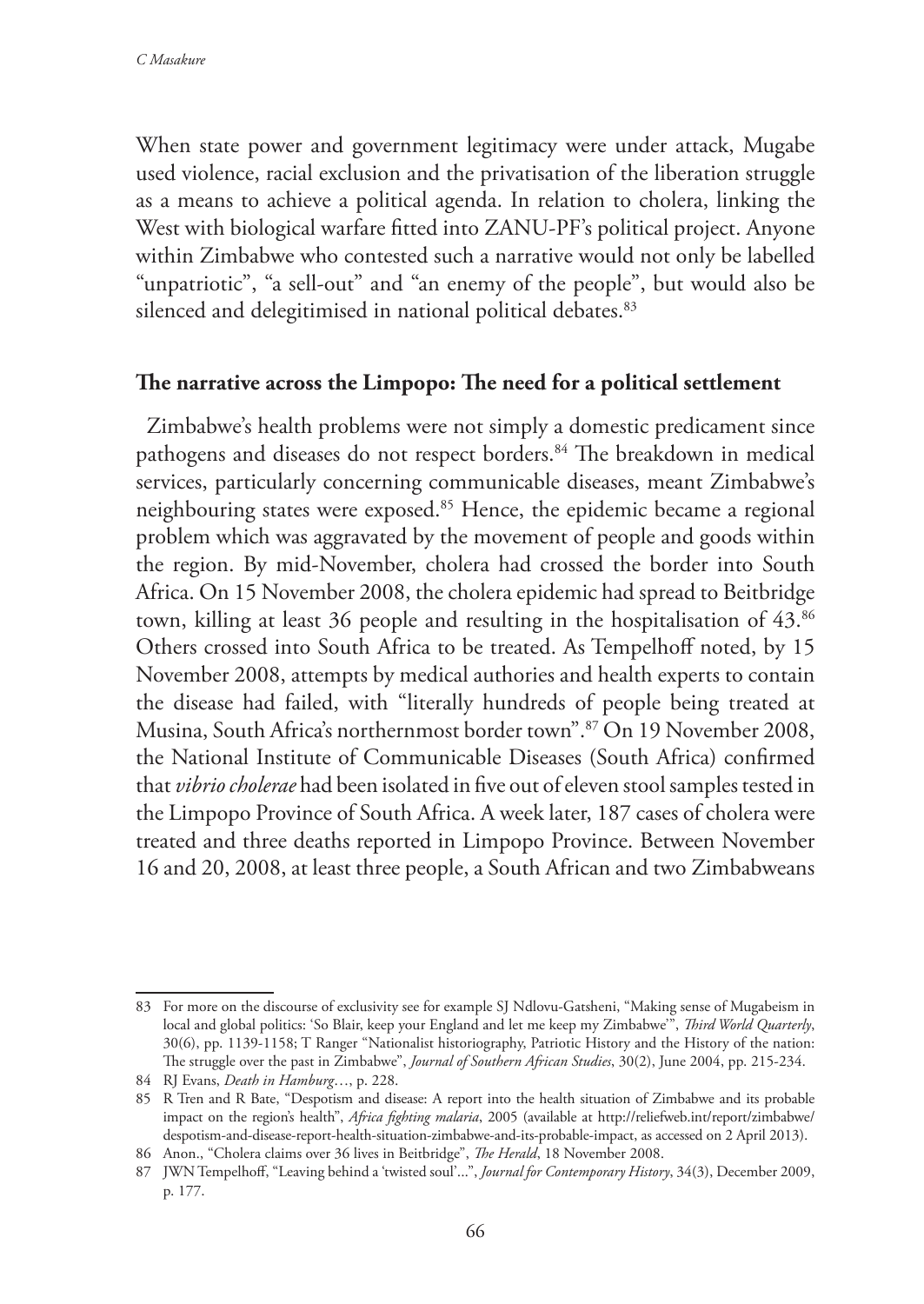succumbed to the disease. It was reported that the South African who died was in Zimbabwe prior to the development of symptoms.<sup>88</sup>

The following days, two truck drivers, a Zambian and a Mozambican, who travelled through the Beitbridge area, were confirmed as suffering from cholera and were treated at the Charlotte Maxeke Hospital and Addington Hospital in Durban. They later succumbed to their illness. Besides Limpopo, other provinces that were affected included the following provinces: Gauteng, North-West, KwaZulu-Natal, Mpumalanga, and Western Cape.<sup>89</sup> With cholera in South Africa, Pretoria's patience with Harare was becoming exhausted. To use Alex Magaisa's words:<sup>90</sup>

Now that Vibrio cholerae has entered the scene (the South African scene), with its non-discriminatory effect, it has become imperative to do something about the grave situation in Zimbabwe. The little creature is, of course, a symptom of a greater problem; a signification of the lacunae in the structure of governance in Zimbabwe; that Zimbabwe does not actually have an operative government that is capable and willing to provide social services to its people.

Even before cholera entered the scene and made its mark across the border, the humanitarian crisis in Zimbabwe had compelled the Group of Elders, comprising Koffi Annan, Jimmy Carter and Graca Machel, to visit Zimbabwe and assess the crisis. Harare refused them entry and labelled them tools of imperialism. According to Tafataona Mahoso, one of ZANU- PF's public intellectuals: "The so-called 'Eminent African Elders' have been nominated by imperialism to try to reverse the diplomatic achievements of former South African President Cde Thabo Mbeki and SADC in Zimbabwe".<sup>91</sup> It must be noted that when Mahoso accused the Group of Elders of being tools of imperialism, Thabo Mbeki had resisgned from the presidency and South Africa was under the caretaker presidency of Kgalema Mohlanthe.<sup>92</sup>

Within the region, Botswana was the most vocal about Mugabe's presidential claims. Even as it supported mediation efforts by the South African government, Botswana refused to recognise Mugabe as the legitimate leader of Zimbabwe.

<sup>88</sup> South African Information Services, "Statement by Minister of Health, Barbara Hogan on the outbreak of cholera in Zimbabwe and South Africa", 2009 (available at http://www.info.gov.za/speeches/2008/08112711451003. htm, as accessed on 27 February 2013).

<sup>89</sup> South African Information Services, "Statement by Minister of Health, Barbara Hogan...", 2009 (available at http://www.info.gov.za/speeches/2008/08112711451003.htm, as accessed on 27 February 2013).

<sup>90</sup> A Magaisa, "The cholera effect and Mugabe's isolation", *The Zimbabwe Standard,* 30 November 2008.

<sup>91</sup> The Media Monitoring Project Zimbabwe, 2008.

<sup>92</sup> For more on the Kgalema Mohlanthe presidency see K Kondlo and MS Maserumule, "The reluctant president – The presidency of Kgalema Motlanthe", *African Rennaissance*, 1(1), 2011, pp. 65-95.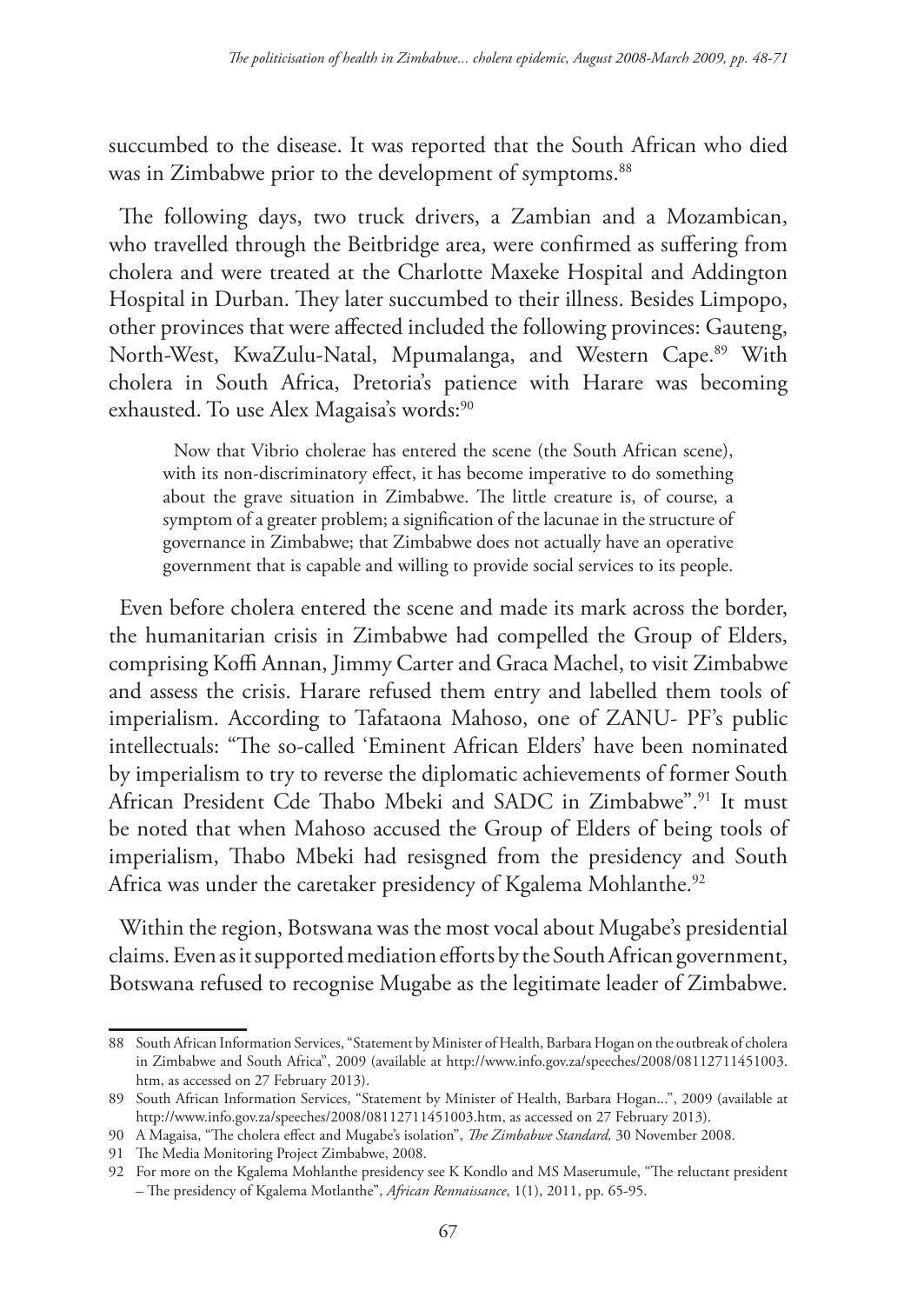Gaborone maintained this stance and by the end of the year it was openly "hostile"to Harare. Botswana's Foreign Affairs Minister, Phandu Skelemani suggested the closure of the border as an attempt to "squeeze" Mugabe and isolate him. Besides Botswana, South Africa under Motlanthe also pressed Harare to resolve its problems. While Mothlante's foreign policy, especially his stance on Zimbabwe "appeared to follow closely that of his predecessor" as W M Gumede argued,<sup>93</sup> the humanitarian crisis compelled South Africa to pile pressure on Zimbabwe. Thus, while it did not abandon the policy of quiet diplomacy,<sup>94</sup> for the first time, Pretoria followed the precedent set by major donors by withdrawing economic aid until the political impasse had been resolved. On 19 November 2008, the South African Cabinet decided that an R 300 million (US \$28m) loan for agricultural assistance to Zimbabwe should be put on hold: "This money will be only disbursed once a representative government was in place and in time for the next planting season in April 2009". This stance by South Africa was an understandable one. The power sharing agreement between ZANU-PF and the MDC had stalled over Mugabe's apparent refusal to cede control of several powerful ministerial posts. A hard-hitting South Africa cabinet statement linked Zimbabwe's cholera crisis to the stalled formation of a government of national unity between ZANU-PF and the MDC, indicating that the deadlock was exacerbating the country's humanitarian and economic crisis. Part of the statement read:95

Cabinet is extremely concerned about the political impasse that is creating a humanitarian crisis in Zimbabwe. The reported outbreak of cholera in parts of that country is a clear indication that ordinary Zimbabweans are the true victims of their leaders' lack of political will and failure to demonstrate seriousness to resolve the political impasse. The Government is disappointed to note that political interests have taken priority at the expense of the lives of ordinary Zimbabweans. South Africa calls on the leaders of Zimbabwe to take urgent steps to finalise the amendments to their constitution, the allocation of the remaining Cabinet posts and the formation of a representative Government without any further delay and before the situation of ordinary Zimbabweans degenerates any further. No amount of political disagreement can ever justify the suffering that ordinary Zimbabweans are being subjected to at the moment. Like SADC [Southern African Development Community],

<sup>93</sup> WM Gumede quoted in K Kondlo and MS Maserumule, "The reluctant president…", *African Rennaissance*, 1(1), 2011, p. 84.

<sup>94</sup> For quite diplomacy see for example B Raftopolous and IR Phimister, "Zimbabwe now...", *Historical Materialism*, 12(4), 2004, pp. 355-382.

<sup>95</sup> South African Information Services, "Statement by Minister of Health, Barbara Hogan...", 2009 (available at http://www.info.gov.za/speeches/2008/08112711451003.htm, as accessed on 27 February 2013).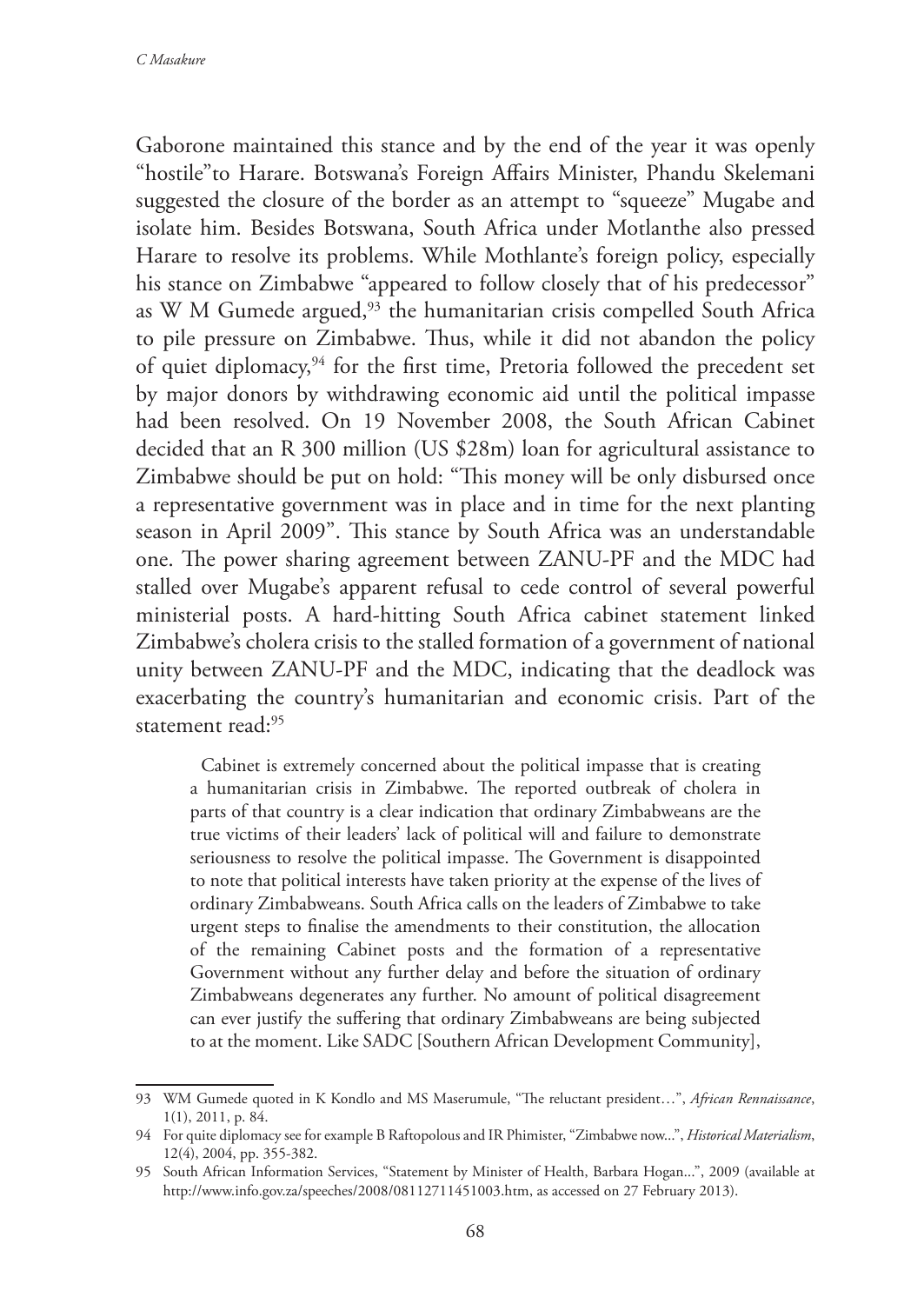South Africa would like to see a political settlement sooner rather than later so that the region could start focusing on the most urgent measures needed to rebuild Zimbabwe's economy.

At the same time, another link between cholera and politics came from the South African Health Minister Barbara Hogan who, when answering a question on cholera in Zimbabwe, implied that there was not yet a recognised government in Zimbabwe. South Africa had finally swung the big stick. South Africa's public admonishment, which Mugabe had traditionally associated with the West, was significant. It was a signal that Mugabe had to reform, lest his government be isolated in the region. As M Aeby argued, the humanitarian crisis as well as the economic meltdown prompted the Mugabe regime to accept negotiations over a power sharing agreement as well as to implement limited political reforms.<sup>96</sup> Likewise, the humanitarian situation in Zimbabwe was a factor in the opposition's decision to accept an unfavourable agreement.<sup>97</sup> South Africa's insistence on Mugabe to form an inclusive government under the Global Political Agreement (GPA) carried political weight. It confirmed that Zimbabwe's powerful neighbour doubted Mugabe's legitimacy and claims to the the presidency. The epidemic played its part in precipitating political change. Thus, in February 2009, the Government of National Unity Was formed. And the MDC- T was in charge of the Ministry of Health. While the cholera epidemic abated by February 2009, the disease remained a constant threat as long as water, sewage and sanitation infrastracture remained unrehabiliated.<sup>98</sup> In addition, it remained a constant threat as long as the health sector continued to face many challenges, including financial problems.<sup>99</sup>

## **Conclusion**

In conclusion, although cholera was endemic to some parts of Zimbabwe, the 2008 outbreak which started in Harare was a result of the disintegration

<sup>96</sup> M Aeby, "Zimbabwe's grueling transition: Interim power sharing and conflict management in Southern Africa", (PhD, University of Basel, 2015), p. 51.

<sup>97</sup> For a detailed analysis of the GNU negotiations during the time of cholera see M Aeby, "Zimbabwe's grueling transition...", pp. 230-242.

<sup>98</sup> M Nyandoro, "Historical overview of the cholera outbreak...", *Journal for Contemporary History*, 36(1), June 2011, p. 173.

<sup>99</sup> M Echenberg, *Africa in the time of cholera...,* p. 172.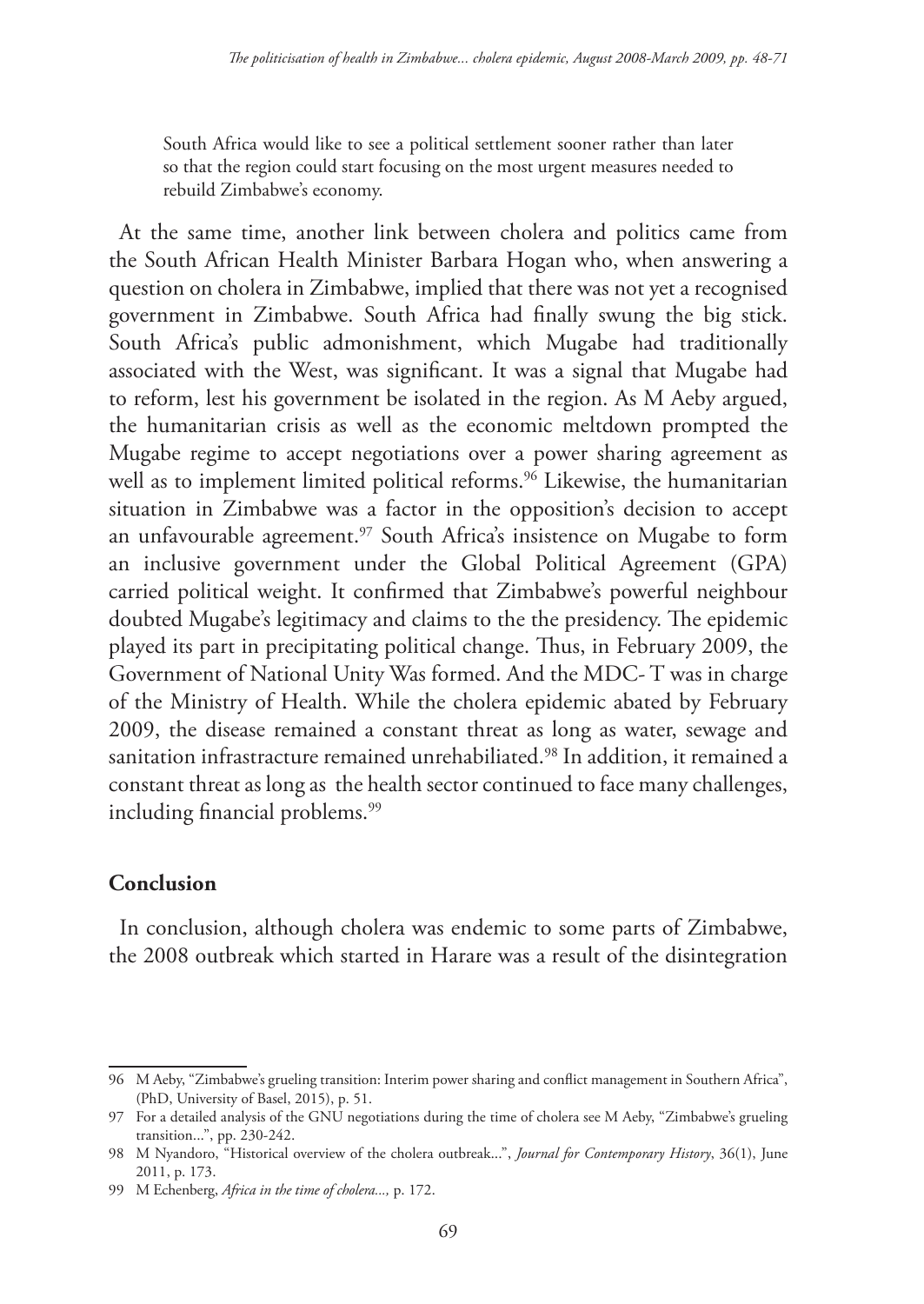of water and sewage infrastructure as scholars have noted.100 However, the explanations over the causes of the outbreak as well as assessments of the varied responses became heavily politicised, in the process affecting internal politics. In fact, what emerged from this article is that the arena of public health can be used as a window into exploring contestations over political power between the ZANU-PF and opposition forces in Zimbabwe between 2008 and 2009. As I have pointed out in the article, the cholera outbreak became inextricably intertwined with political governance, human rights discourses and the struggles over power and Mugabe's legitimacy in the wake of the disputed 2008 June presidential election run off. For many within the opposition parties and civic societies, the outbreak symbolised the break down in governance and was symptomatic of Mugabe's failure. It became urgent on the part of the opposition to assert people's health rights and shifted the angle of debates from subjects such as political rights towards health, water and sanitation. On the other hand, ZANU-PF saw it differently. The ruling party refused to take responsibility for the collapse of the public health infrastructure. While initially, they argued that the cases of cholera were exaggerated, they nevertheless blamed the spread of cholera on "enemies" of the state, who were bent on regime change in Zimbabwe.

While regional countries had their own share of problems with cholera, the 2008 Zimbabwe cholera epidemic was significant as it spread to other neighbouring countries including South Africa. Indeed, the 2008-2009 cholera epidemic was not just a Zimbabwean problem. It was also a regional issue. As this article has highlighted, including the region and in this case South Africa in analysing the 2008-2009 cholera outbreak shifts the discourses around the epidemic from being a national problem into a transnational one. It opens up the possibilities of studying the circulation of diseases within the region and the implications thereof on regional public health. Thus, underscored in the article is that when cholera crossed the border, and especially into South Africa, the epidemic ceased being a solely a Zimbabwean problem. It also became a South African problem as noted by Tempelhoff.<sup>101</sup>

<sup>100</sup> M Nyandoro, "Historical overview of the cholera outbreak...", *Journal for Contemporary History*, 36(1), June 2011, pp. 154-174; M Musemwa, "From 'Sunshine City' to a landscape of disaster...", *Journal of Developing Societies*, 26(2), 2010, pp. 165-206; M Echenberg, *Africa in the time of cholera*…, pp. 163-172; JWN Tempelhoff, "Leaving behind a 'twisted soul'...", *Journal for Contemporary History*, 34(3), December 2009, pp. 172-189.

<sup>101</sup> JWN Tempelhoff, "Leaving behind a 'twisted soul'...", *Journal for Contemporary History*, 34(3), December 2009, pp. 172-189.